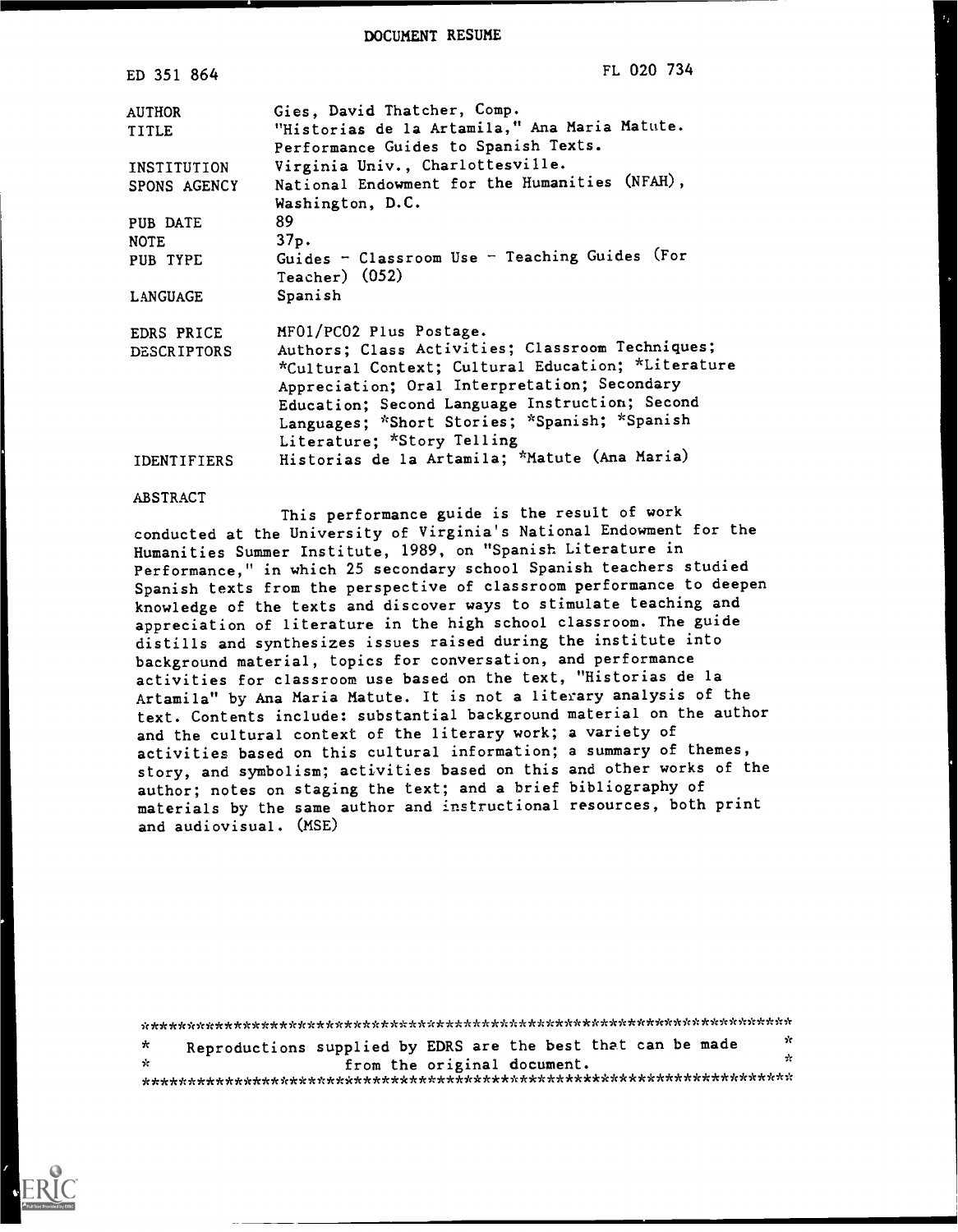4  $\bullet$  $\infty$  $\equiv$ LO  $\mathbb{C}$  $\epsilon$  $\mathbb{Z}$ 

"PERMISSION TO REPRODUCE THIS MATERIAL H 'S BEEN GRANTED BY

ERIC

 $\epsilon$ 

TO THE EDUCATIONAL RESOURCES INFORMATION CENTER (ERIC)."



# **BEST COPY AVAILABLE**

 $\lambda$  and  $\lambda$ 

U.S. DEPARTMENT OF EOUCATtON Office of Educahonal Research and Improvement EDUCATIONAL RESOURCES INFORMATION iCENTER (ERIC)

This document has been reproduced as received from the person or organization ongenatinp it

C Minor changes have been made to improve<br>reproduction quality

Points of view or opinions stated in this docu<del>.</del><br>ment: do: not: necessarily: represent: official<br>OERI position or policy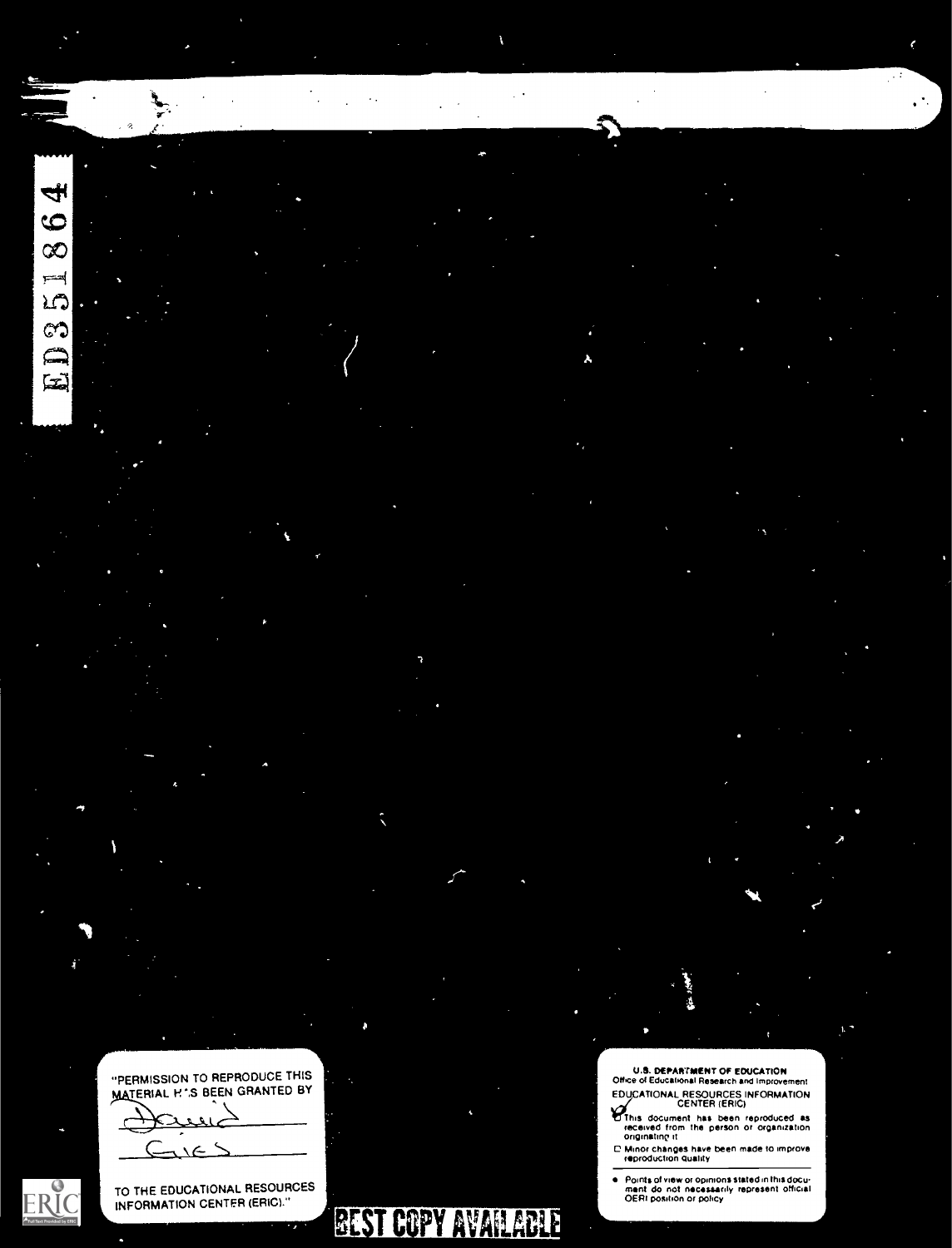# PERFORMANCE GUIDES TO SPANISH TEXTS

Historias de la Artámila Ana Maria Matute

National Endowment for the Humanities Summer Institute - University of Virginia June-July, 1989

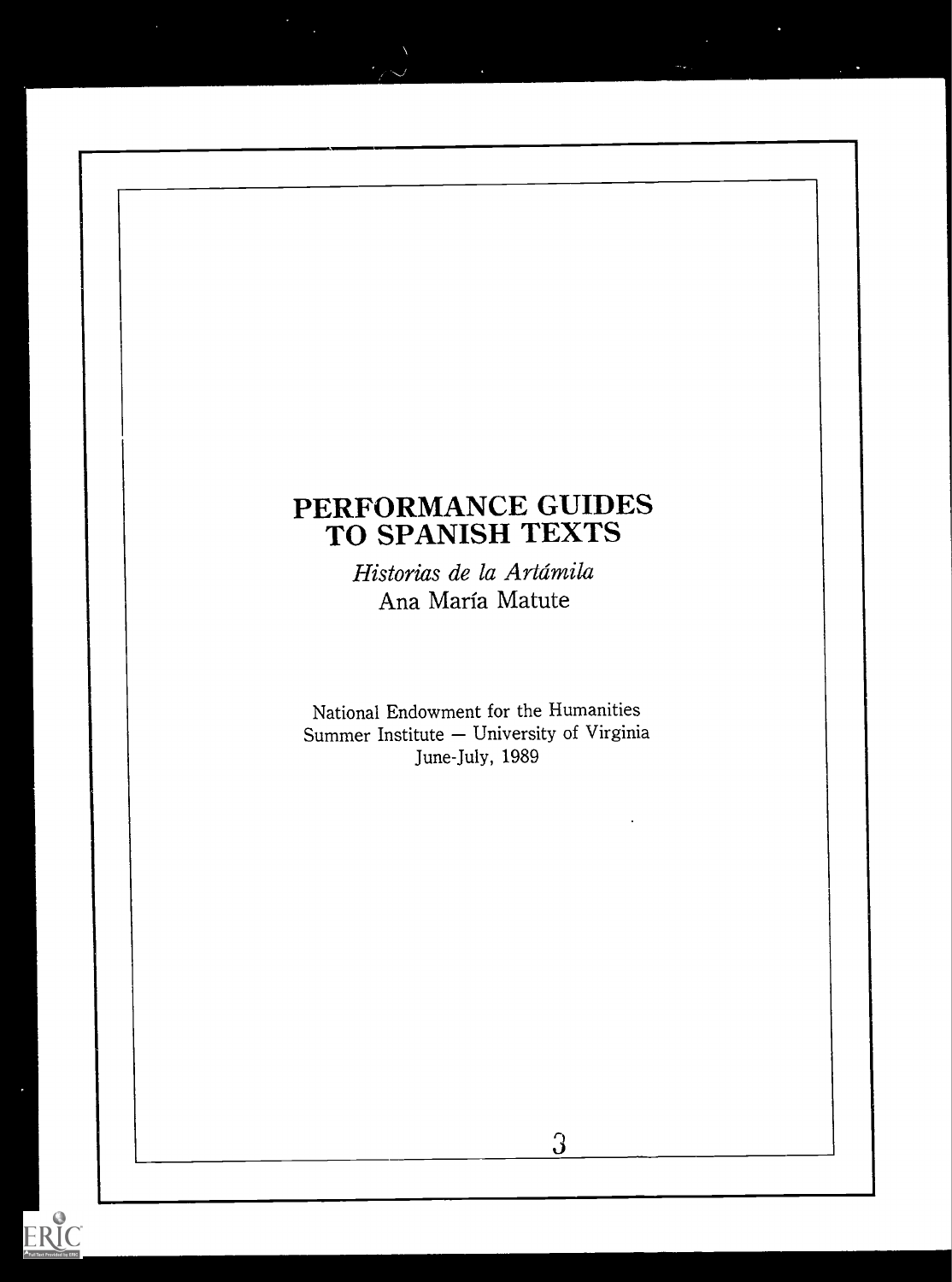<sup>o</sup> 1989 David Thatcher Gies

 $\ddot{\mathbf{r}}$ 

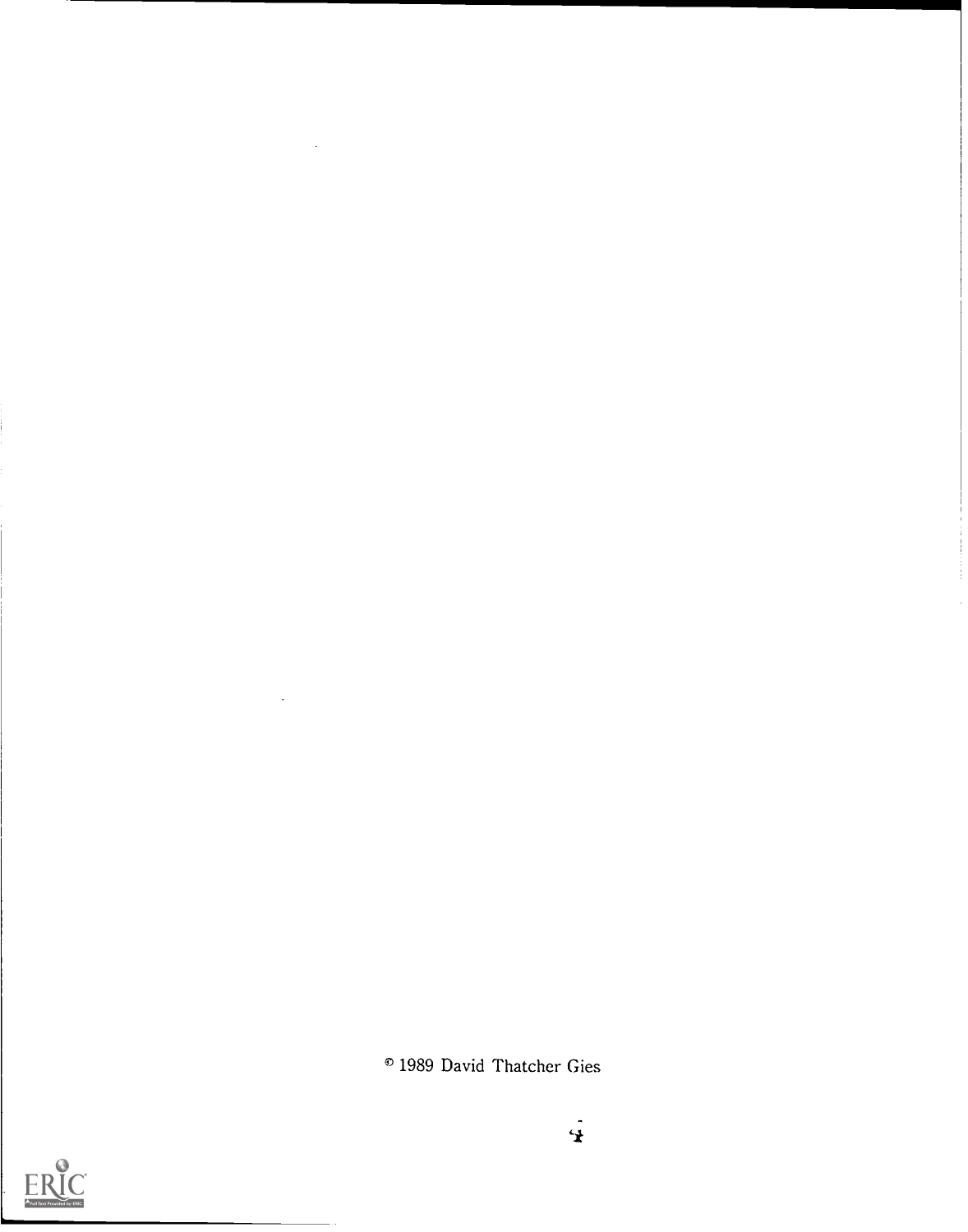# **Director**

David T. Gies Department of Spanish, University of Virginia

Marilyn Barrueta Yorktown High School Arlington, Virginia

Kenneth D. Chastain Department of Spanish University of Virginia

Leticia Alonso de Lozano Boulder High School Boulder, Colorado

Edith E. Alvarez Brainerd High School Brainerd, Minnesota

Marcia Ann Arganbright Glencoe High School Hillsboro, Oregon

Louise C. Borsoi Lake Brantley High School Altamonte Springs, Florida

Victor A. Coradin Xaverian High School Brooklyn, New York

Jose M. Diaz Hunter College High School New York, New York

Johnnie Eng Alamo Heights High School San Antonio, Texas

Anne Frazier Thornton High School Thornton, Colorado

#### **Staff**

Javier Herrero Department of Spanish University of Virginia

Fernando Operé Department of Spanish University of Virginia

Evangelina Rodriguez Cuadros Universidad de Valenci, Valencia, Spain

#### **Participants**

Dalrene Y. Hagin Rutgers Preparatory School Somerset, New Jersey

Donald H. Hall The Kinkaid School Houston, Texas

William E. Kroll Highland Park High School Highland Park, Illinois

Manuel M. Manderine McKinley Senior High School Canton, Ohio

Sandra H. Martin Ramsey High School Ramsey, New Jersey

Marsha L. McFa-land J.J. Pearce High School Richardson, Texas

Kathleen L. Michael Lakewood High School St. Petersburg, Florida

Vickie A. Mike Horseheads High School Horseheads, New York

Donald J. Nicole Cincinnati Country Day School Cincinnati, Ohio

Donald L. Shaw Department of Spanish University of Virginia

Susan de Carvalho Administrative Assistant University of Virginia

Lucie Rosa-Stagi St. Ignatius College Prep. San Francisco, California

Mary Rabbi Santoscoy Atherton High School Louisville, Kentucky

Matilde Schade St. Stephen's Episcopal School Austin, Texas

Beth Ann Schaefer Atherton High School Louisville, Kentucky

Rebeca Tinoco Sears Decatur High School Federal Way, Washington

Wendy Bogage Swain Oak Ridge High School Oak Ridge, Tennessee

Kenneth E. Tabor Ludington High School Ludington, Michigan

William J. Whelan The Episcopal Academy Merion, Pennsylvania

3



 $5\,$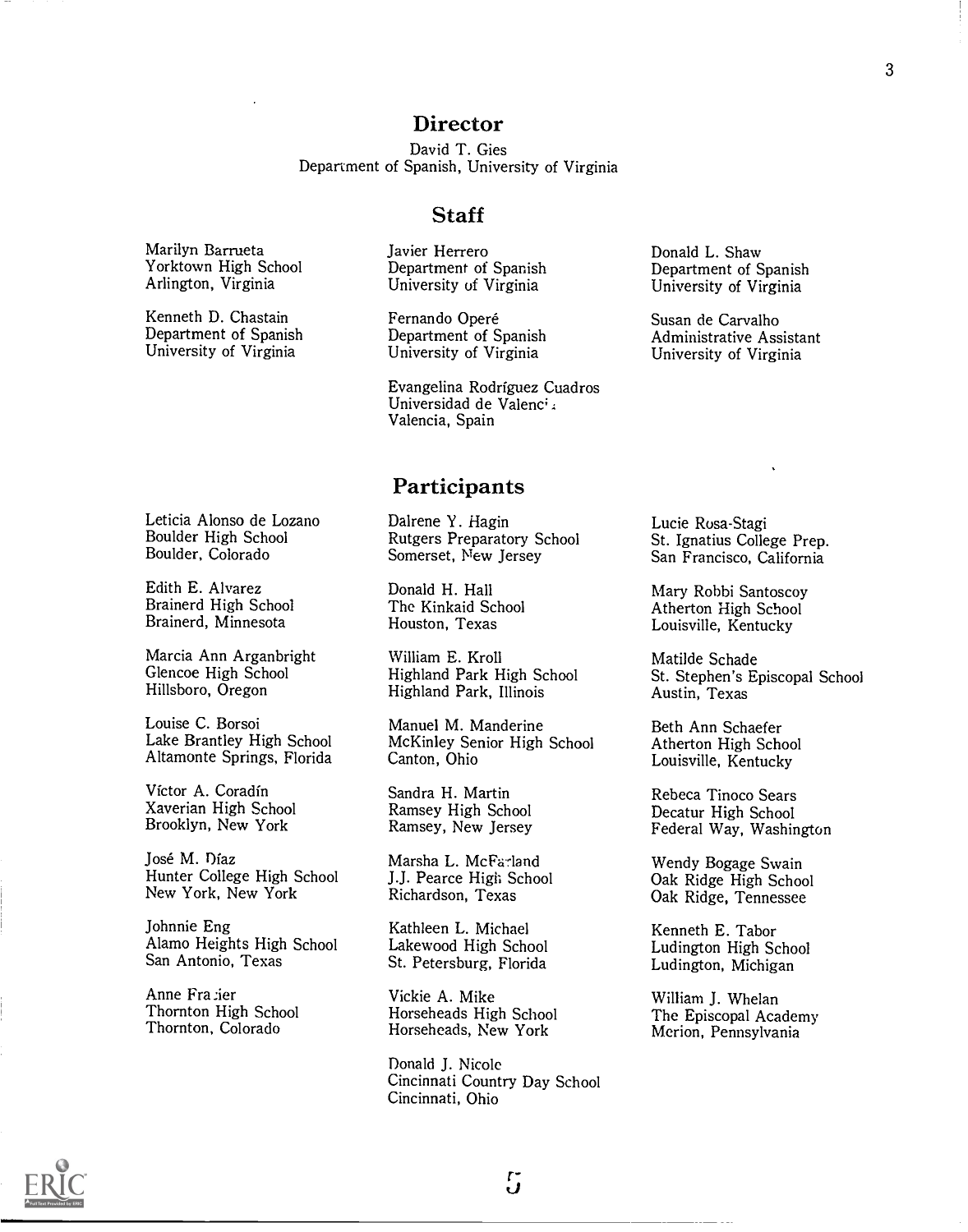# Performance Guides to Spanish Texts

General Introduction

This "Performance Guide" is the result of work conducted at the University of Virginia's National Endowment for the Humanities Summer Institute, "Spanish Literature in Performance" (June 25-July 22, 1989). Twenty-five secondary-school teachers of Spanish worked with numerous faculty members to study Spanish texts from the perspective of classroom performance, in order to enable teachers both to deepen their knowledge of the texts and to discover ways to stimulate the teaching and appreciation of literature in the high school classroom. Daily activities included lectures on the literary and historical background of each text, discussion of the key concepts of the texts, writing and performance activities geared toward deeper appreciation of the texts, and the creation of these "Performance Guides to Spanish Texts."

This "Performance Guide" distills and synthesizes some of the issues raised during the Institute. Its purpose is to present background material, topics for conversation, and suggested performance activities for you to use in the classroom. It is not, as you will discover, an "explanation" or a literary analysis of the text, but rather a guide which we hope will stimulate you to discover your own creativity as you approach the study and teaching of Spanish literature.

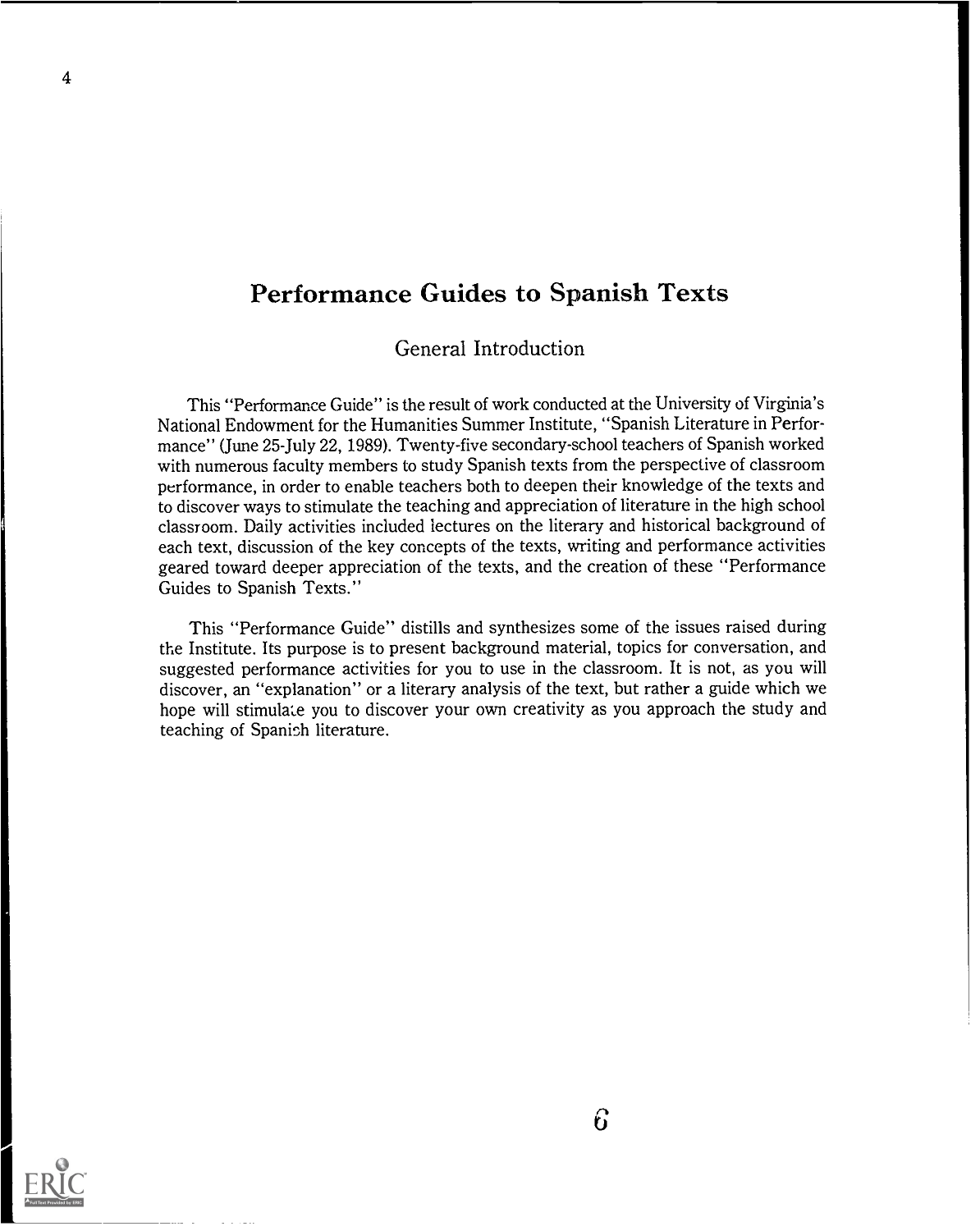# **CONTENIDO**

| I. MATERIA DE TRASFONDO CULTURAL PARA LA MEJOR COMPRENSION DE LA OBRA |
|-----------------------------------------------------------------------|
|                                                                       |
|                                                                       |
|                                                                       |
|                                                                       |
|                                                                       |
|                                                                       |
|                                                                       |
|                                                                       |
|                                                                       |
|                                                                       |
| 9. Recuerdos personales: Una familia republicana 13                   |
|                                                                       |
|                                                                       |
|                                                                       |
|                                                                       |
|                                                                       |
|                                                                       |
|                                                                       |
|                                                                       |
|                                                                       |
|                                                                       |
|                                                                       |
|                                                                       |
|                                                                       |
|                                                                       |
|                                                                       |
|                                                                       |
|                                                                       |
|                                                                       |



 $\ddot{\phantom{0}}$ 

 $\overline{7}$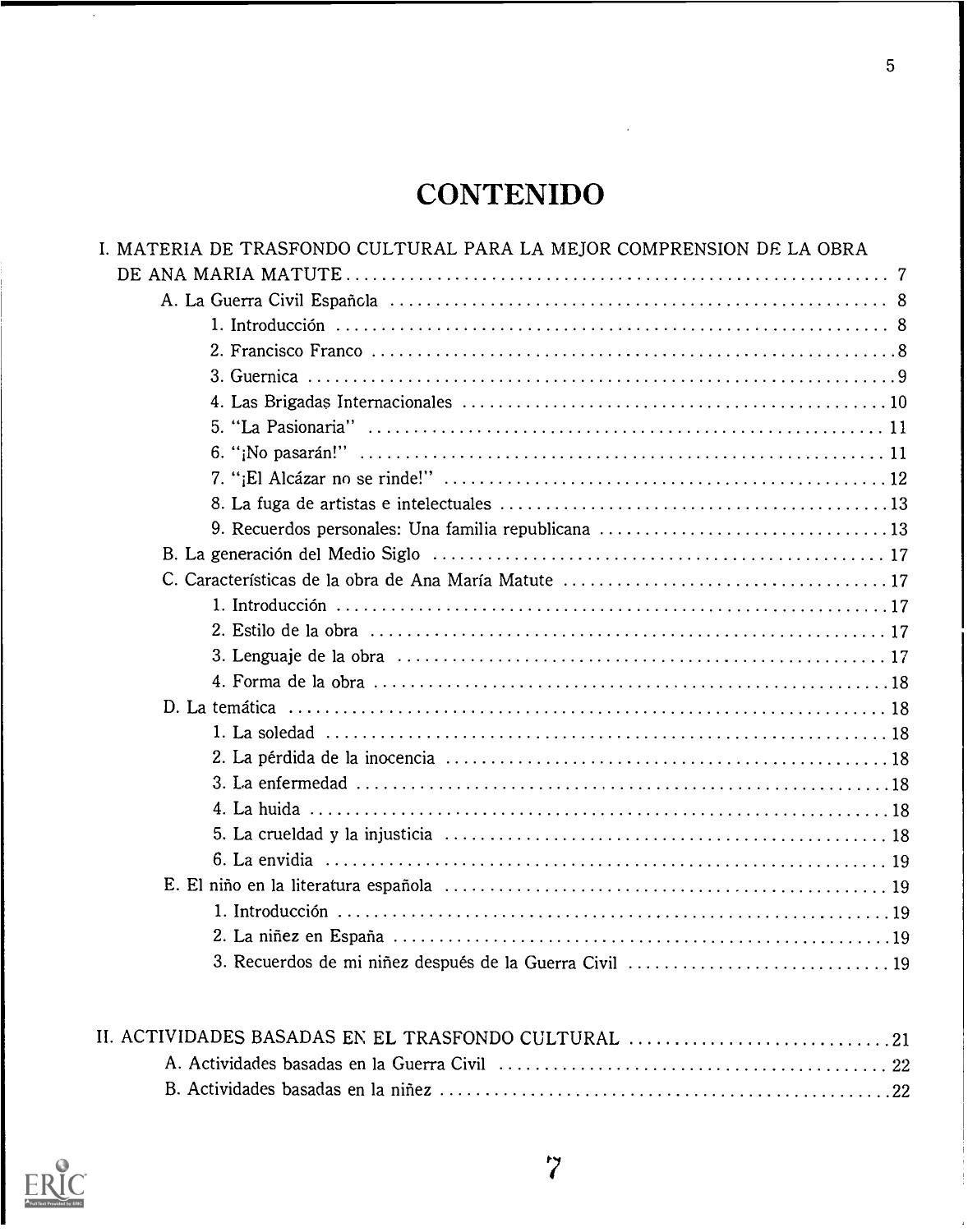| IV. ACTIVIDADES BASADAS EN LAS OBRAS DE ANA MARIA MATUTE 29 |  |
|-------------------------------------------------------------|--|
|                                                             |  |
|                                                             |  |
|                                                             |  |
|                                                             |  |
|                                                             |  |

|--|--|--|

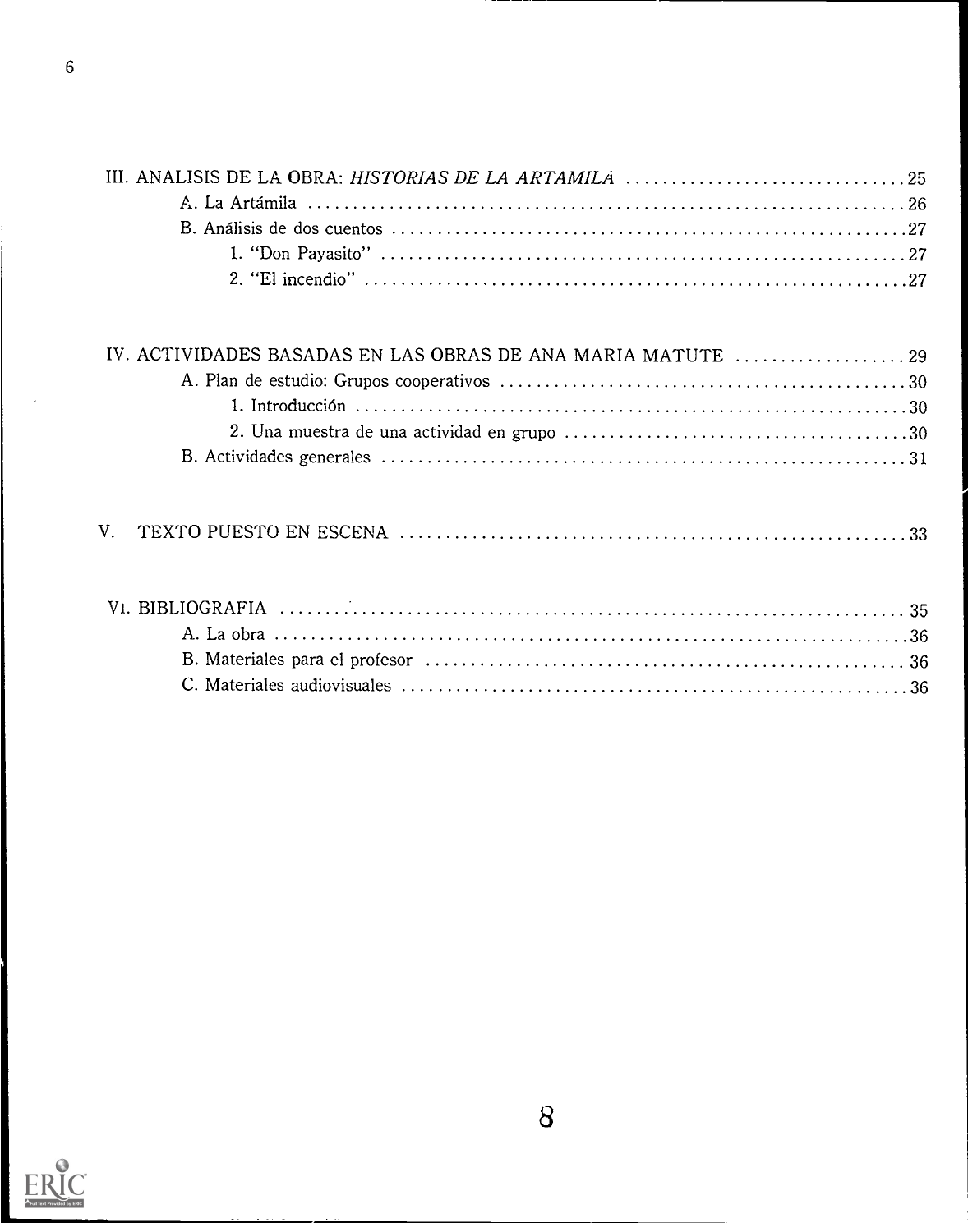I.

7

MATERIA DE TRASFONDO CULTURAL PARA LA MEJOR COMPRENSION DE LA OBRA DE ANA MARIA MATUTE

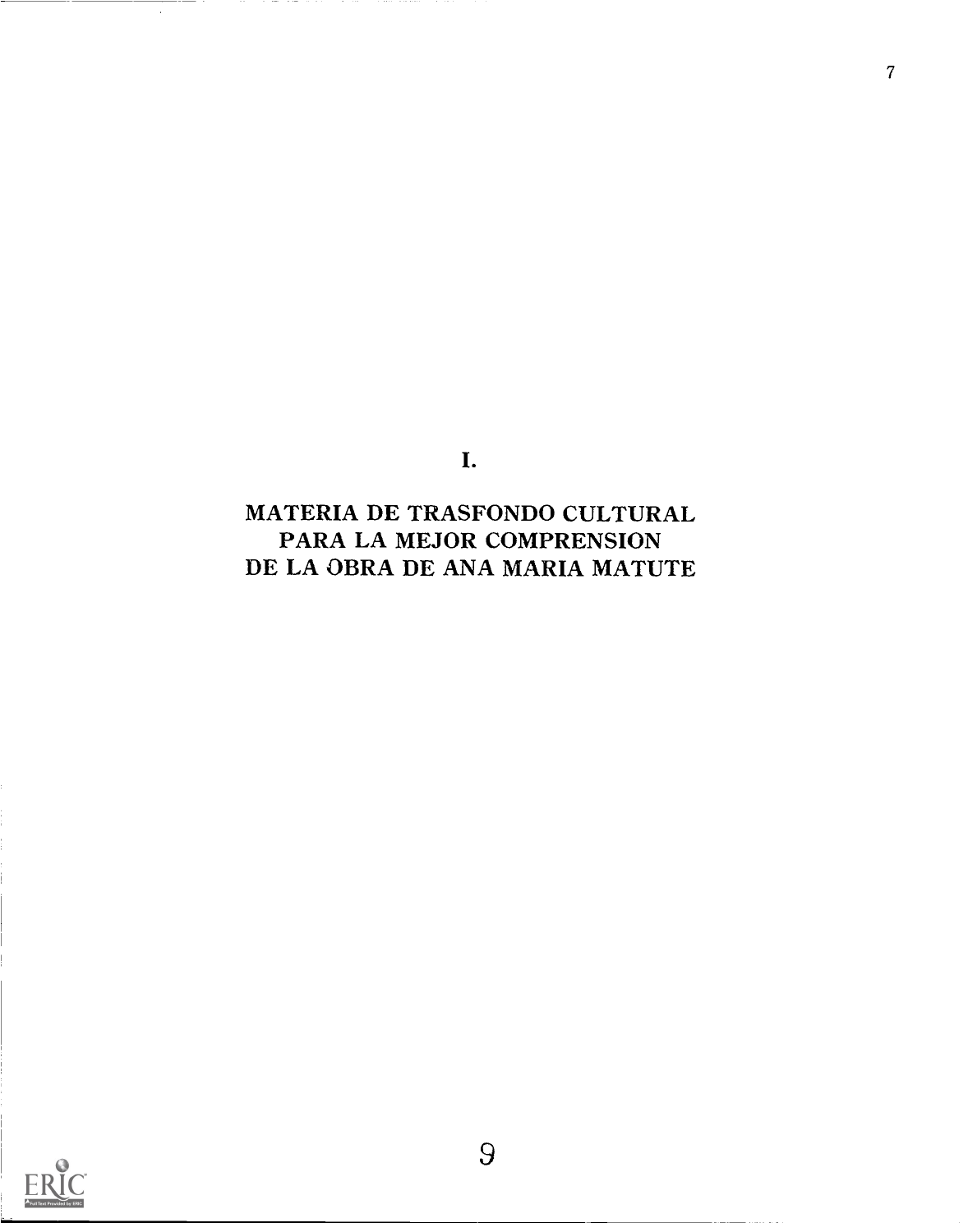# A. La Guerra Civil Espanola

#### 1. Introducción

En 1931 el rey Alfonso XIII abdic6 del trono y se constituyo como consecuencia del voto popular la Segunda República. Los republicanos eran liberales, anticlericales y laicos; establecieron cambios radicales que conmocionaron a muchos esparioles. Algunos de estos cambios fueron los siguientes: establecieron el divorcio y el matrimonio civil, eliminaron la religion oficial y le quitaron muchos de los privilegios a la Iglesia. Durante esta epoca, habia algunas contradicciones en el gobierno, habia una brutal diferencia de clases sociales, el comercio estaba debilitado ya que la economía estaba cada vez peor, y la población estaba fragmentada; tanto los sectores de la derecha como los de la izquierda estaban divididos.

En el año 1936 los intereses de la derecha apoyaron al ejército que encabezaba el general Mola en el norte. El 17 de julio de 1936 en las provincias de Africa (Marruecos y Melilla), Francisco Franco se levanto en armas contra el gobierno legftimamente elegido. Franco y Mola empezaron lo que ellos llamaron "la cruzada nacional"; así empezó la Guerra Civil.

Habia muchos grupos de derecha e izquierda. Los de la derecha se autonombraron "nacionalistas," a los de la izquierda se les Ilamaba "rojos." Debido a la complejidad de intereses, tanto de la derecha como de la izquierda, estos grupos eran conocidos con muchos nombres. Estos nombres a veces reflejaban grupos dentro del grupo. Hé aquí una lista parcial de esos nombres y grupos:

| <b>IZQUIERDA</b> |
|------------------|
| Republicanos     |
| Leales           |
| Socialistas      |
| Campesinos       |
| Obreros          |
| Anarquistas      |
| Comunistas       |
| Marxistas        |
| Rojos            |
|                  |

La guerra fue violenta y cruel; hubo tremendas matanzas de ambos lados. En noviembre de 1936 el general Francisco Franco fue nombrado jefe de los nacionalistas, declarandose Jefe del Estado y Caudillo de España, diciendo que era protector de la monarquía. Poco a poco la República fue perdiendo ciudades y provincias, en el norte y el sur, que la respaldaban hasta únicamente controlar el centro.

Finalmente en marzo de 1939 Madrid se rindió a las tropas nocionalistas y Franco ganó la guerra. El primero de abril de 1939 los Estados Unidos reconocieron el go..;erno de Franco.

España había quedado en ruinas, había perdido más de un millón de hombres-entre muertos y exiliados-y un clima de odio, amargura y tristeza quedó en España.

#### 2. Francisco Franco

Francisco Franco fue el líder de España durante casi cuarenta años. Durante su dictadura España se convirtió en un país controlado y cerrado con relación al resto del mundo hasta 1956, cuando empezó a internacionalizarse.

Francisco Franco Bahamonde nacio el 4 de diciembre de 1892 en El Ferrol, en Galicia. Naci6 en una casa en la Calle de Frutos 136, Saavedra. Sus antepasados habfan sido marineros, y su padre trabajaba para la Armada. Francisco era uno de los cinco hijos de Nicolás y Pilar Franco. El padre fue un rebelde contra las convenciones de la clase media y Francisco, un chico delicado, se identificaba más con su madre, con el sentido de religión, obligación y disciplina de ella.

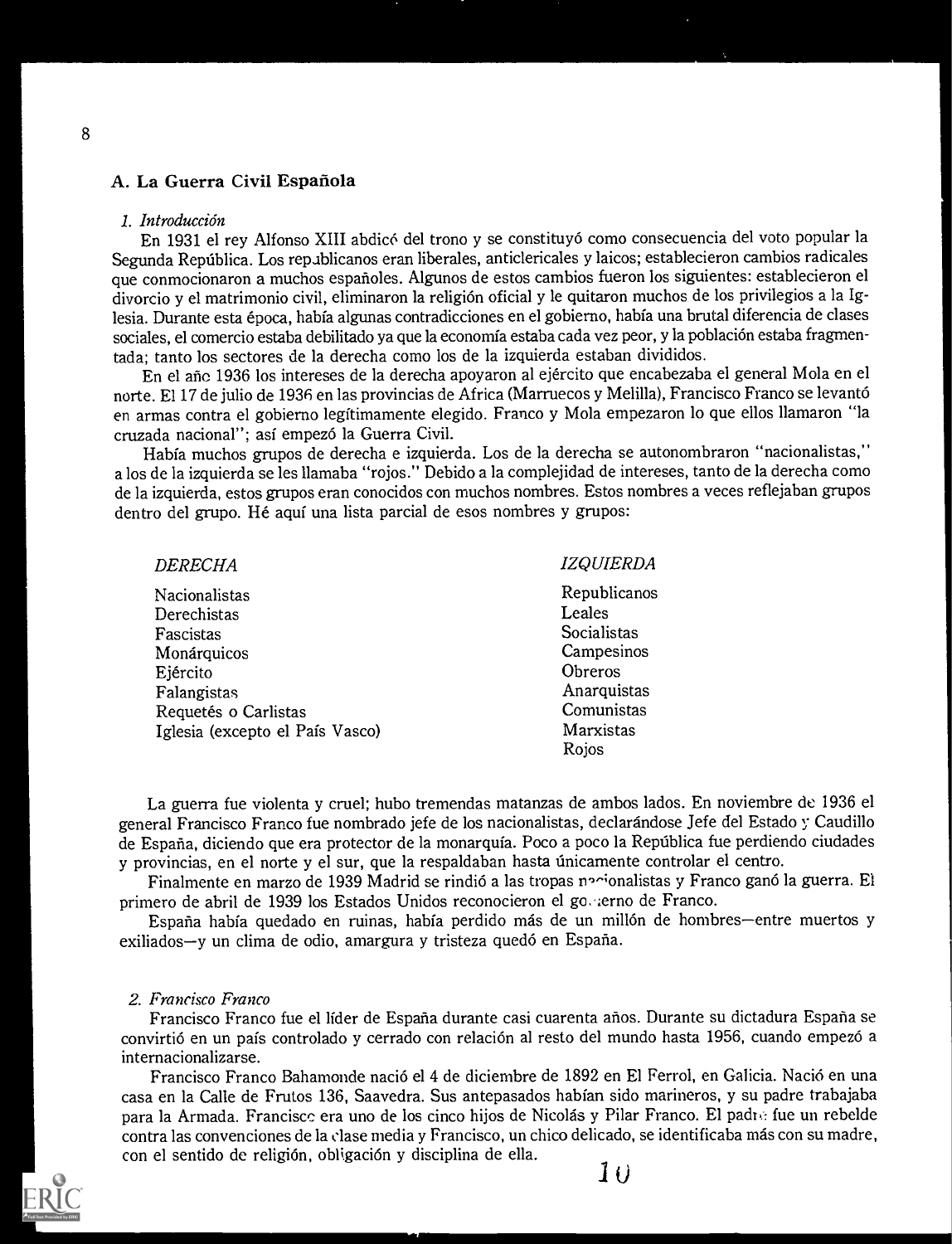A Francisco le negaron la entrada a la Escuela Naval, y se matriculó en una academia militar en Toledo. Dos años después de graduarse, en 1912, salió para Marruecos como voluntario del ejército. Estuvo al frente de un grupo de regulares arabes. En aquel entonces tenfa 20 anos y se decia que era un joven tfmido con poco interes par las diversiones sociales. Le gustaba la disciplina de la vida militar. Pas6 de ser teniente a ser capitan a la edad de 22 anos, y a ser comandante cuando tenth. 23 anos. Lo llamaban "comandantin" porque era tan joven y sólo medía 5'3''. Entró en la "Legión de Marruecos" donde se destacó hasta llegar al cargo de coronel. A los 33 años era uno de los generales más jóvenes de Europa y el más joven de España.

En 1923 se cas6 con Carmen Polo, una asturiana de 17 anos. Tuvieron una hija, Carmen. Franco no participó en la política de los años 1930-31. Aunque no entendía bien los problemas sociales y económicos de Espana, sabia bien que se estaban ilevando a cabo manifestaciones y organizaciones izquierdistas.

El 19 de julio de 1936 Franco, en un avión privauo, fue trasladado de las Islas Canarias a Tetuán, donde el ejército había tomado el poder del gobierno. Esto se repitió en una tercera parte de las provincias de Espana. Los alemanes y los italianos dieron su apoyo militar a los de la derecha, los nacionalistas. Franco fue comandante fascista del ejercito nacionalista del Sur.

Después del fin de la Guerra, en 1939, Franco fue proclamado "Generalísimo" o "El Caudillo de España por la gracia de Dios." Se vio como protector de la monarquía aunque nunca dejó las riendas a Juan Carios hasta que se murio en noviembre de 1975.

Bajo su dictadura fueron asesinados miles de sus enemigos y otros miles fueron encarcelados, sobre todo durante la primera parte de su mandato (hasta 1956). Muchos de los que no hablan apoyado sus ideales, los republicanos, se marcharon de Espana.

Durante la dictadura de Franco, hubo muchos progresos económicos y poca inseguridad en las calles. Hoy dia muchos que recuerdan la epoca de Franco se sienten frustrados con los problemas sociales del divorcio, el crimen, el paro y las drogas. En cambio, otros creen que la libertad, aunque traiga problemas, es mejor que la represión y la falta de derechos.

En el Valle de los Caidos, cerca de Madrid, se puede visitar el monumento donde esta enterrado Franco. Al otro lado del altar mayor esta enterrado Jose Antonio Primu de Rivera, lider y simbolo de la Falange. El monumento es una basilica enorme dentro de una montana, que fue construida por presos de la Guerra Civil para el enterramiento de los caídos de ambos bandos-símbolo irónico desde el punto de vista de muchos españoles. Hoy día siguen enterrando allí a los veteranos de la Guerra.

#### 3. Guernica

El 26 de abril de 1937 fue destruida Guernica, un pueblo vasco de 7000 habitantes. Debido a una serie de confusos incidentes ocurridos durante los dfas inmediatamente posteriores, no se conocen con exactitud las circunstancias que dieron lugar a la catastrofe. Esta confusion ha dado lugar a la Hamada "leyenda de Guernica." Hubo un bombardeo por la tarde. La prensa nacionalista no lo dio a conocer hasta 24 horas más tarde, y después cambiaron lo que había comentado la prensa europea. A causa de estas mentiras y de largos años de silencio sobre el hecho, se ha desarrollado la historia que ha significado la protesta contra la injusticia y la violencia. Muchos han investigado el bombardeo y hay muchas versiones que tratan de explicar lo que pasó.

El 26 de abril cayó en lunes, día de mercado; por eso había unas 10.000 personas en Guernica, y entre 1600 y 3000 murieron. El frente estaba lejos de Guernica; sin embargo, durante cuatro horas los aviadores alemanes lanzaron una carga especial de bombas, explosivas e incendiarias. Setenta y dos horas más tarde, Guernica pasó a manos de los nacionalistas. No se sabe si Franco ordenó el bombardeo, pero la opinión general es que sí, y que la Legión Condor bajo Göring y Wolfram Von Richtofen lo llevó al cabo. La versión franquista era que los rojos quemaron el pueblo en anticipacion del avance nacionalista.

La reacción ante el suceso de Guernica surgió sobre todo a causa del famoso cuadro de Pablo Picasso, "Guernica." Se dice que 48 horas después del ataque, un señor que fue testigo del desastre fue a París y le contó a Picasso lo que había sucedido. Picasso se emocionó tanto que empezó su cuadro inmediatamente como un mensaje de protesta. Lo pinto en dos meses, entre el primero de mayo y el fin de junio. Hubo una reaccion mundial cuando apareci6 en el pabellon espanol de la Exposicion de Paris en el verano de



 $11.$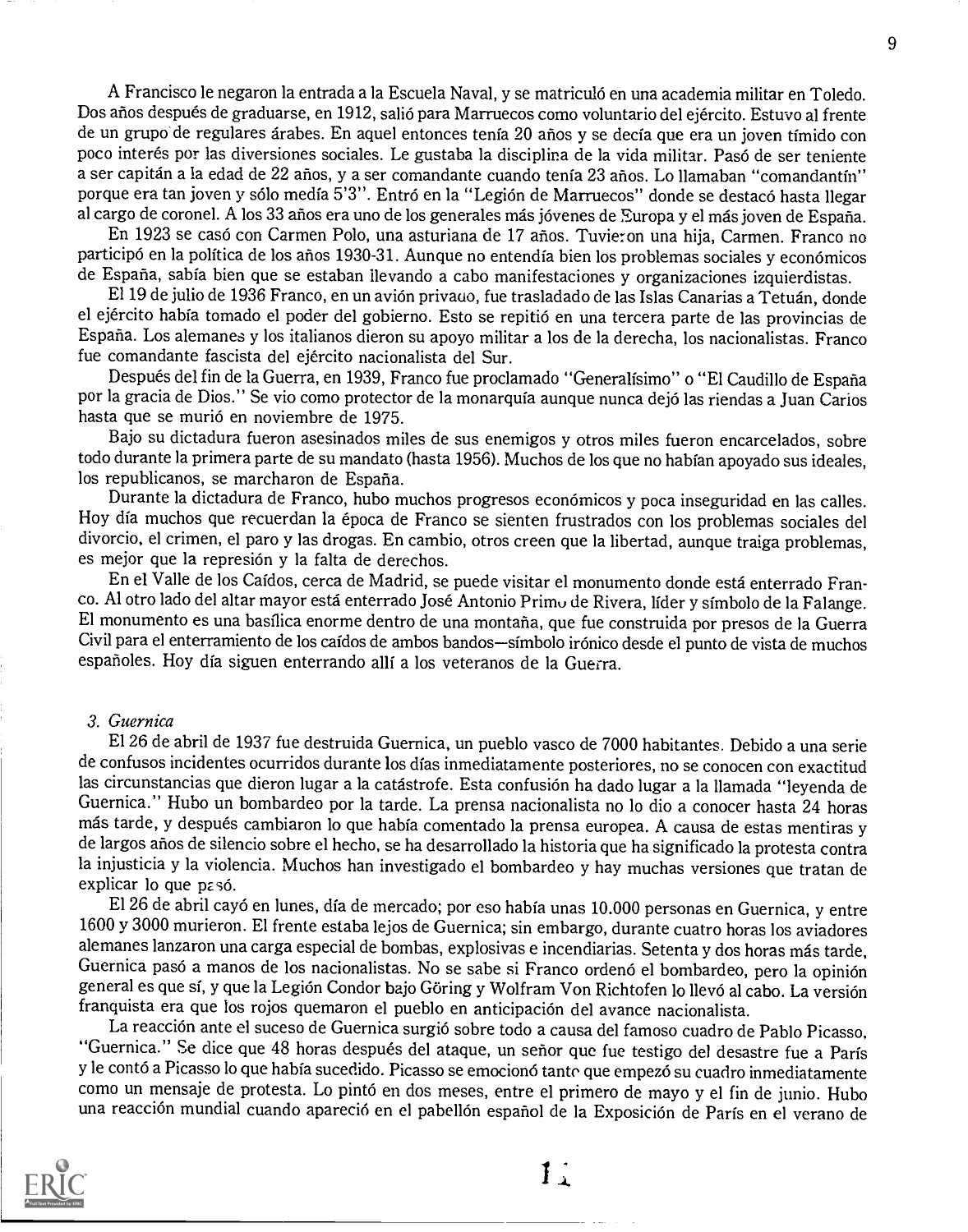1937. Actualmente está en el Museo del Prado en Madrid, después de haber pasado muchos años en Nueva York. (Picasso no permitió que el cuadro estuviera en España mientras duró el régimen de Franco.)

El cuadro no es una representacion realista de lo que pas6 en Guernica, sino un conjunto complejo de simbolos alegoricos que representan el tema central del sufrimiento humano. Muchas lo han interpretado, y lo que sigue son unas sugerencias para entender mejor algunos elementos simbOlicos.

(Los mimeros en el esquema siguiente corresponden a los simbolos que se explican a continuaci6n.)



- 1. caballo: el sufrimiento del pueblo; o la Espana nacionalista.
- 2. la que lleva la linterna: una Furia o Lucifer, mensajero del infierno; o los nacionalistas; o sfmbolo de la Ilustración.
- 3. linterna: el mal.
- 4. guerrero roto con flor: esperanza de la  $\text{Re}$  iblica; o la caída del pasado.
- 5. toro: Espana dividida entre lo bueno y lo malo; o crueldad; o el pock y orgullo de Espana.
- 6. pajaro: una paloma de la paz; o un ganso, gritando las noticias de las atrocidades, representando la prensa mundial.
- 7. bombilla y su luz: el ojo de Dios; el bueno; lo que durara mas que la linterna; Dios, juez de lo que pas6.

Ya hay muchos libros sobre el simbolismo del "Guernica," y todavía se escribirán más. Al tratar de interpretar esta obra, debemos tener pr $\epsilon$ sente que en 1947 Picasso dijo que el toro es un toro; el caballo es un caballo; y que son simbolos que todos pueden interpretar por su cuenta.

#### 4. Las Brigadas Internacianales

Las Brigadas se formaron y fueron a España durante la Guerra Civil con el propósito de luchar contra el fascismo internacional de Franco. Los voluntarios ilegaron de numerosos pafses, y eran hombres y mujeres de varias edades y de muchas profesiones. En su momento de mayor participacion habfa 40.000 voluntarios. Ellos corrieron un gran riesgo personal at querer intervenir en la Guerra Civil Espanola, porque unos de sus pafses se declararon neutrales y otros se pusieron at lado de Franco. Para todos les fue completamente prohibida la intervención en la guerra, y había otras dificultades también: 1) unir esas tropas internacionales v diversas; 2) hacerse un ejército completo, listo para luchar; e  $\zeta$  integrarse a las fuerzas republicanas. A pesar de todo, tanto la llegada de las Brigadas en 1936 como su salida en 1938 produjo una manifestación tremenda de agradecimiento, de carino, de alegria y de fraternidad. Cada brigada escogi6 un nombre significativo. Las dos de los Estados Unidos se iiainaban Washington y Lincoln. La Lincoln fue la que liege a ser mas conocida.

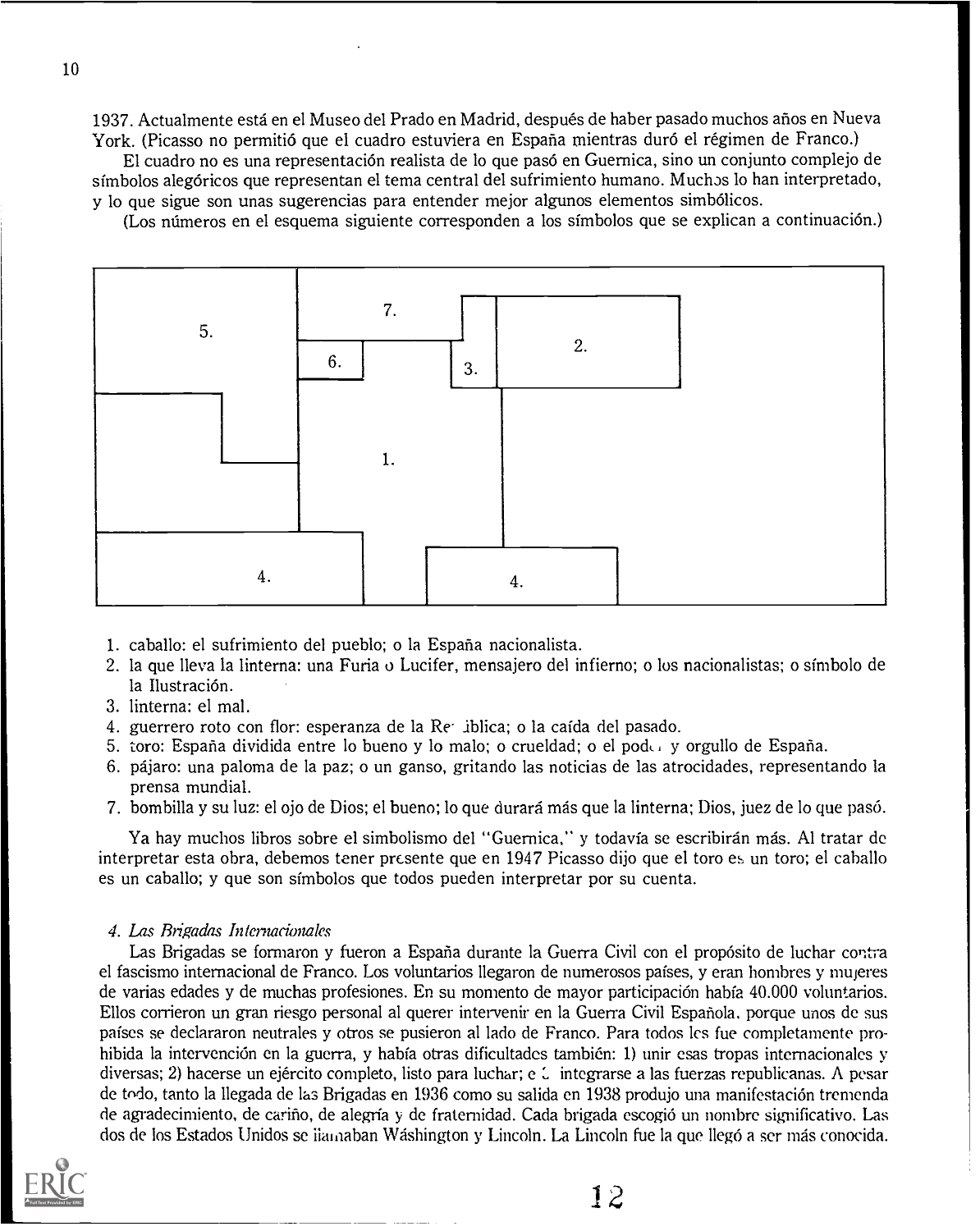#### 5. "La Pasionaria"

Uno de los personajes más interesantes de la Guerra Civil fue una mujer llamada Dolores Ibarruri, mejor conocida como "La Pasionaria."

Dolores Ibarruri nació en el País Vasco en 1895. Vivió en Asturias, donde se casó con un minero y pasó las privaciones y miserias de los mineros y sus familias. Como tenía facilidad para escribir, empezó a hacerlo, y publicó en un periódico minero un artículo que firmó "La Pasionaria." Con ese nombre se la conoce desde entonces.

"La Pasionaria" fue una mujer militante en el partido comunista español. Fue eleg<sub>tyd</sub> diputada en el Parlamento en 1936. Tenía una fuerte personalidad y gran facilidad de palabra. Fue la creadora de muchos lemas usados por los republicanos durante la Guerra Civil. Uno de ellos es "Más vale morir de pie que vivir de rodillas," y el más famoso de todos es "No pasarán."

Al perder la guerra los republicanos, ella se exilió a Rusia donde fue tratada como diplomática española. Durante sus años de exilio, siguió protestando contra el gobierno de Franco a través de programas radiofónicos. A la muerte de Franco, "la Pasionaria" volvió a España; tenía entonces 82 años. Los mineros asturianos nuevamente la eligieron para las Cortes en 1980, donde presidió en la sesión inaugural de los primeros diputados elegidos democrática, nente desde 1936. Pocos meses después tuvo que dejar su escaño por cuestiones de salud. Hoy día vive en Madrid.

6. "¡No pasarán!"







 $13$ **BEST COPY AVAILABLE**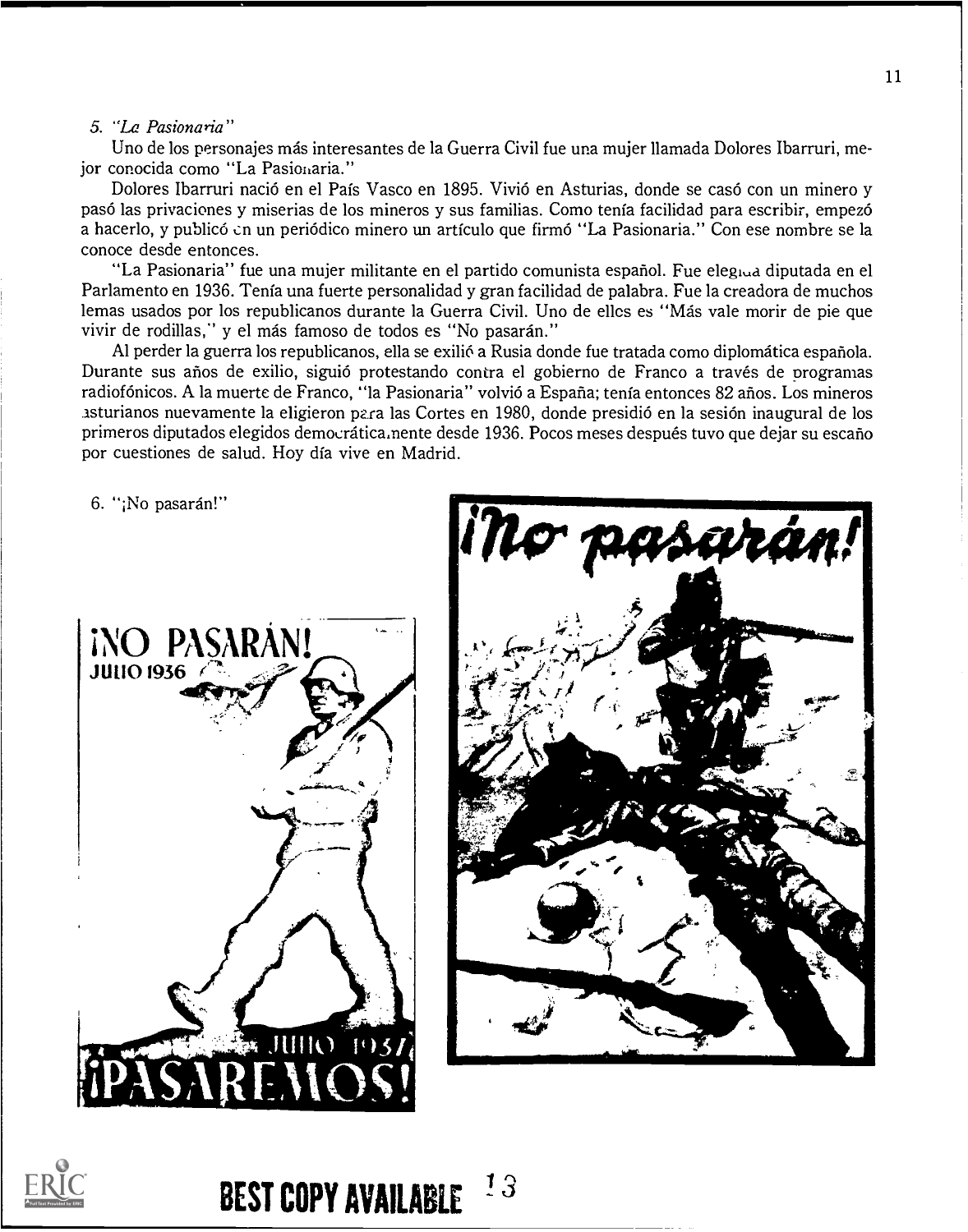### 7. "¡El Alcázar no se rinde!"

El 21 de junio de 1936 José Moscardó Ituarte, el coronel encargado del Alcázar de Toledo, se rebeló contra la Republica, declarando el estado de guerra. Ya habia concentrado en el Alcazar a la Guardia Civil y a sus familias. Lo lamentable fue que su propia familia no pudo llegar a tiempo, y fueron hechos presos por los republicanos. El coronel tenía el sentido del "deber por el deber." Trabajó para los demás, pero no pudo hacer nada por su hijo Luis de diecisiete arios que fue encarcelado.

Según varios autores, tuvo lugar una conversación entre el joven preso y su padre. Esta conversación ha sido puesta en duda por unos autores y defendida por otros. Existen varias versiones, de las cuales damos a continuación dos.

#### I. Esta es la versión de Rafael Balleste Escales, El Alcázar de Toledo:

- "—Exijo la inmediata rendición. Si no lo hace así, fusilaré a su hijo, a quien tengo en mi poder.
- Usted ni es militar ni es caballero. Si lo fuera, sabria que el honor militar no claudica jamas ante las amenazas. No sólo la vida de mi hijo, la de mi familia entera podría usted acabar y no me apartarfa del cumplimiento de mi deber.
- -Eso lo dice usted porque no cree en mi amenaza. Pero ahora hablará usted con su hijo ...
- -;Hola, papá!
- -¿Qué pasa, hijo?
- -Nada. Que me dicen que me fusilarán si tú no te rindes.
- Ya sabes, hijo de mi alma, como pienso yo. Si te van a fusilar, encomienda tu alma a Dios, da un viva a Espana, otro a Cristo Rey y muere como un heroe, que tu padre, por el honor de Espana, no se rinde.
- $-$ ¡Un beso, papá!
- $-i$ Un beso, hijo mío! Un beso muy fuerte ...
- -Le he dado diez minutos de plazo y han pasado cinco. ¿Qué decisión toma?
- --Que le regalo a usted los cinco minutos."

Según este autor, la conversación tuvo lugar el día 24 de julio, y Luis fue fusilado el 14 de agosto.

II. El texto de esta segunda versión es la versión dada por el mismo coronel Moscardó, según dice Rafael Casas de la Vega en El Alcázar (p. 110).

"El día 23 de julio, por la tarde, sonó el teléfono, pidiendo hablar conmigo. Me pongo al aparato y resultó ser el jefe de las milicias de Toledo, quien, con voz 'onante, me dijo: 'Son ustedes responsables de los crímenes y de todo lo que está pasando en Toledo, y le doy un plazo de diez minutos para que rinda el Alcázar, y, de no hacerlo, fusilaré a su hijo Luis que lo tengo aquí a mi lado.'

Conteste: 'No creo.'

Jefe de milicias: 'Para que yea que es verdad, ahora se pone al aparato.'

Hijo: ';Papa!'

Yo: '¿Qué hay, hijo mío?'

Hijo: 'Nada; ;que dicen que si no te rindes me van a fusilar.'

Yo: 'Pues encomienda tu alma a Dios y muere como un patriota, dando un grito de ;Viva Cristo Rey! y ;Viva Espana!'

Hijo: ';Un beso muy fuerte, papa!'

Yo, al jefe de milicias: 'Puede ahorrarse el plazo que me ha dado y fusilar a mi hijo, ¡pues el Alcázar no se rendirá jamás!' "

En el segundo libro mencionado, Casas de la Vega afirma:

1) que el Diario de operaciones indica que tuvo lugar una conversación entre el coronel Moscardó y su hijo a las diez de la mañana del 23 de julio;

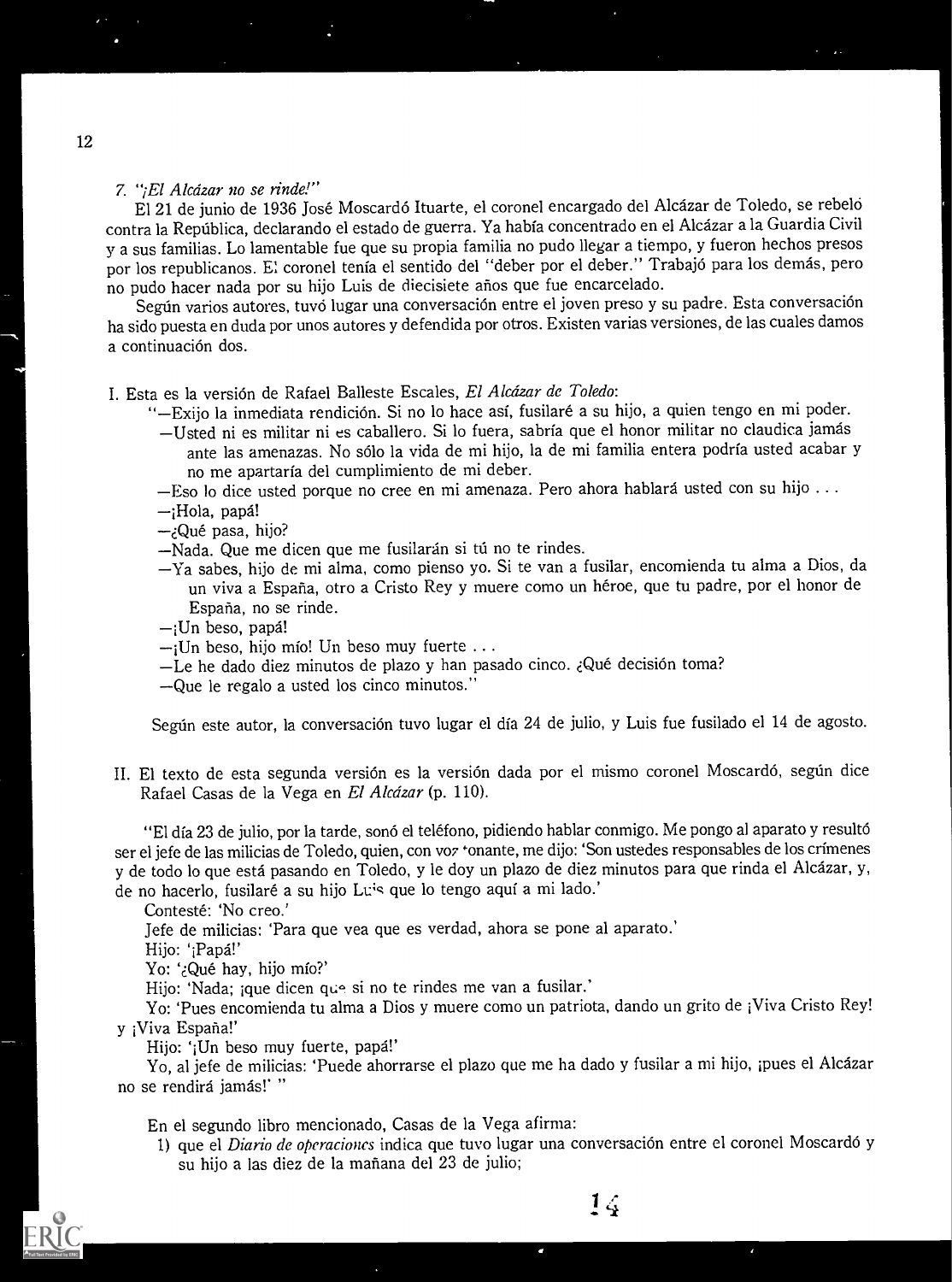- 2) que hay testimonios directos que Luis fue preso y que hablo con su padre por telefono en el Alcazar ese dia.;
- 3) que el señor José Fernández Cela era el telefonista del Alcázar, y oyó la conversación entre el coronel y su hijo; y
- 4) que el joven Luis Moscardo fue fusilado sin juicio, junto a muchas otras personas, el 23 de agosto siguiente. Uno de los testigos del sacrificio fue su hermano menor, Carmelo.



#### 8. La fuga de artistas e intelectuales

Durante la Guerra Civil y en los años después hubo un exilio de intelectuales y artistas de España. Muches prefirieron salir para no comprometer sus ideas polfticas ni sus ideales artisticos, y otros salieron para salvarse la vida. Entre ellos se pueden citar: el cineasta Luis Buñuel, el filósofo José Ortega y Gasset, el violoncelista Pablo Casals y varios escritores como Juan Ramón Jiménez, Jorge Guillén, Luis Cernuda y Ramón Sender. A este grupo de escritores que se ganó la vida en el extranjero se le llama la "Generación de Ruptura."

Para los que estaban en contra de Franco, dentro y fuera del pais, el fusilamiento del poeta Federico Garcia Lorca en 1936 fue un simbolo del espiritu creativo espariol que habia sido eliminado.

Este exilio fue una afrenta y condena del regimen de Franco, y tuvo como consecuencia un puente cultural entre Espana y el extranjero que no habia existido antes, y que sigue manteniendose hoy dia. Los temas que dominaron las obras literarias y artisticas de los exiliados describieron el sufrimiento del pueblo español en los años de la guerra y la posguerra. Aunque el gobierno trató de persuadir a estos escritores y artistas que regresaran a su pais, solo unos pocos, como por ejemplo Ortega y Gasset, lo hicieron. Los intelectuales y artistas que se quedaron tenían que vivir pajo ia censura que el gobierno franquista había establecido en 1938.

#### 9. Recuerdos personales: Una familia republicana

(Entrevista con Evangelina Rodriguez Cuadros)

-Nos encontramos esta tarde con la profesora Evangelina Rodriguez Cuadros, vice-rectora de la Universidad de Valencia, que nos visita este verano para participar en el Instituto del National Endowment for

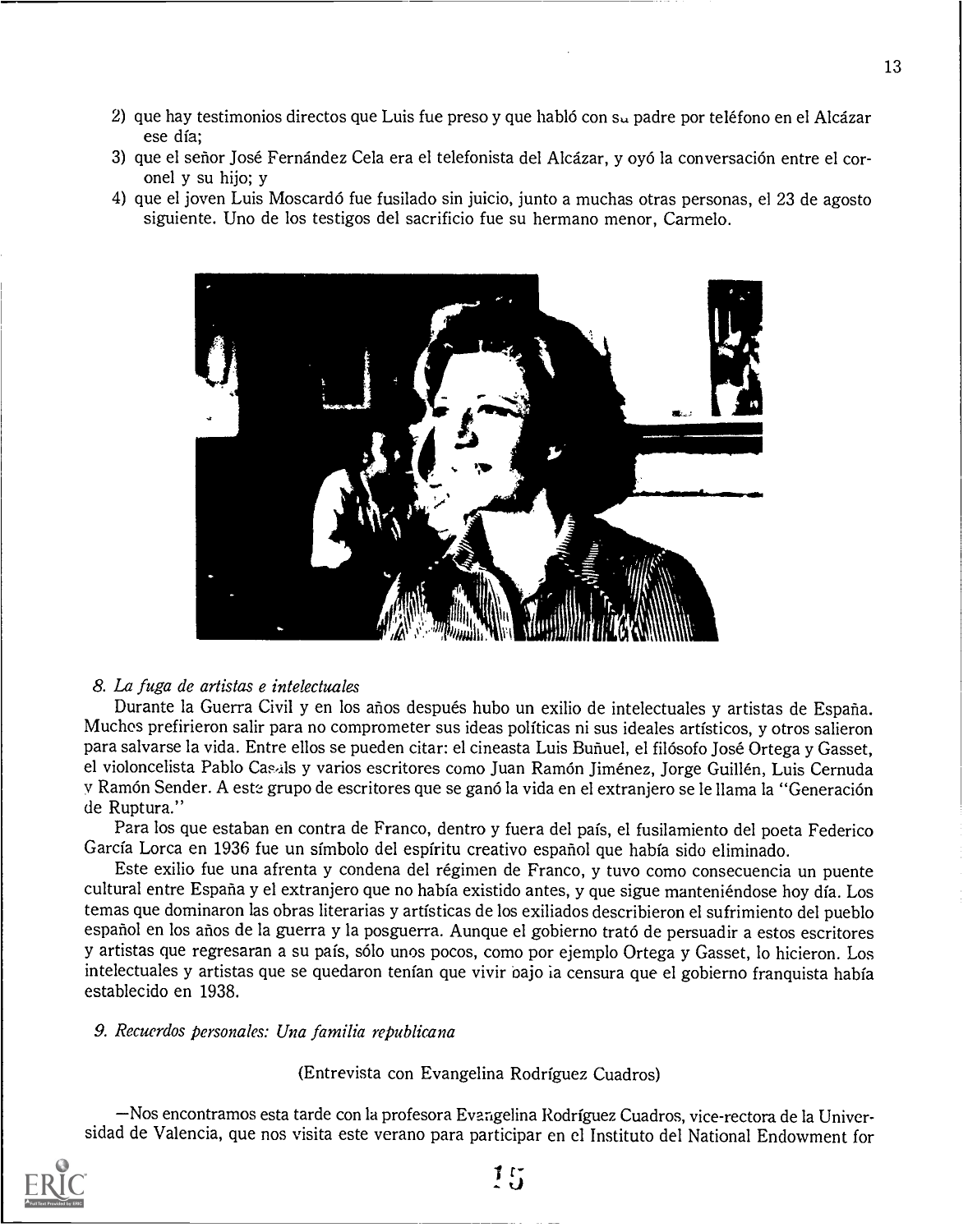the Humanities, "Spanish Literature in Performance." El prop6sito de esta entrevista es ayudarnos a tener una visión más clara y personal, desde el punto de vista de una española, sobre la Guerra Civil Española. Primeramente quisiera preguntarte, adónde vivía tu familia?

—Mi familia vivía en un pueblo de la provincia de Jaén, Puente de Génave, que se encuentra justo entre el límite de la provincia de Córdoba y más al norte limita con Castilla. Hay una canción popular que dice que Jaén es donde Andalucía termina y Castilla empieza. Es un lugar de grandes terratenientes donde prácticamente la única ocupación normal era el cultivo de la tierra propia o arrendada.

 $-Y$ , al estallar la guerra, ¿qué hacía tu padre?

-Mi padre trabajaba en el campo. El tenía una pequeña parcela de tierra propia que después perdió, y tambien era capataz de otras tierras. La ruptura de la Guerra Civil fue decisiva para mi familia, porque mis tres hermanas mayores nacieron antes de la guerra; y después de la guerra y después de pasar mi padre casi 10 anos en la carcel fue cuando nacimos las dos hermanas menores. De alguna manera la propia guerra parte mi familia en dos generaciones diferentes, y eso produce claramente una diferencia de mentalidad. Una cosa es vivir en escasez y otra cosa es vivir el hambre, como vivieron mi madre y mis hermanas; y una cosa es, por ejemplo, ver a mi padre esporadicamente detenido algunaz veces, normalmente por el primero de mayo, Fiesta del Trabajo, porque era militante sindicalista, y otra cosa es especialmente con mis hermanas, tuvieron que verlo privado totalmente de la libertad. Mi infancia, por ejemplo, fue de escasez y de cierta pobreza.

-Has mencionado que tu padre estuvo en la cárcel y que era detenido varias veces. ¿Nos puedes ampliar un poquito más con respecto a la participación política que él tenía-local?

-Mi padre era dirigente de la UGT; pertenecía al partido socialista español. Una vez que estalló el conflicto de la Guerra Civil mi padre fue nombrado lo que se llamaba entonces "comisario politico;" es decir, un delegado del partido y de los sindicatos en el propio frente. Estuvo casi todo el tiempo luchando en la propia Andalucia, intentando romper el cerco, porque eran provincias en poder de los nacionales. Y por lo que él después contó, nunca participó en combates directos peligrosos, o en bombardeos, etc., y fundamentalmente se ocupo en la guerra de trasmisiones telefonicas etc. El nunca vivid situaciones especialmente dramáticas en cuanto a la participación bélica  $\dots$ . Y, naturalmente, esto le hizo estar sujeto a responsabilidades políticas; es decir que, en cuanto acabó la guerra, él sabía, sobre todo por su participación política previa, que podía correr peligro. Fue cuando marchó a Francia. En Francia fue apresado en un campo de concentración y posteriormente lo deportaron a España. Llegó de nuevo a la provincia de Jaén, donde fue detenido.

-Mientras tu padre estaba en el frente, ¿tu familia se había quedado en Valencia? o ¿qué tipo de comunicación tenían?

-No. Mi familia se había quedado en la provincia de Jaén. Es 1939 cuando mi padre es detenido y acusado, curiosamente, de rebelión militar (tal como figuró en su expediente penal). Porque a él además nunca se le pudo probar nada, y fue esto posiblemente lo que le facilitó salvar la vida. Nunca pudieron probarle directamente ninguna causa de asesinato-o la única acusación directa que figura en su expedienteal que tuve acceso bastantes años después-es el haber participado en el derribo de las campanas de la iglesia de un pueblo. Fue condenado a muerte, en consejo de guerras sumarisimo celebrado en septiembre de 1939. El primero de octubre de 1940, es decir, después de haber pasado un año en esta situación esperando las "sacas" diarias de la cárcel para ser fusilado, Franco da un indulto general. Y ese indulto le alcanza a el, y entonces es condenado a 30 anos y 1 dia de prision, lo que equivalia practicamente a condena perpetua. Pero después se fue beneficiando progresivamente de los sucesivos indultos que dio Franco (el Caudillo como le llamaban), que generalmente los hacían coincidir naturalmente con el primero de octubre, fecha en que se celebraba su nombramiento como Jefe del Estado, o con el 18 de julio que era la fecha en que se celebraba lo que él llamaba "el glorioso triunfo de la Cruzada." Primero estuvo en la cárcel de Jaén; fue trasladado momentáneamente a Madrid, y después nada menos que se le trasladó a Santiago de Compostela en Galicia, siguiendo una práctica muy habitual para los presos políticos de desarraigarlos completamente de su lugar de origen. Y alli ciertamente fue la parte mas penosa para la vida de un andaluz, un andaluz acostumbrado al sol, y al terreno seco, llevarlo a una prision con condiciones Infimas, con tina humedad tremenda. Y si eran los años que se llamaban normalmente en España "años del hambre,"

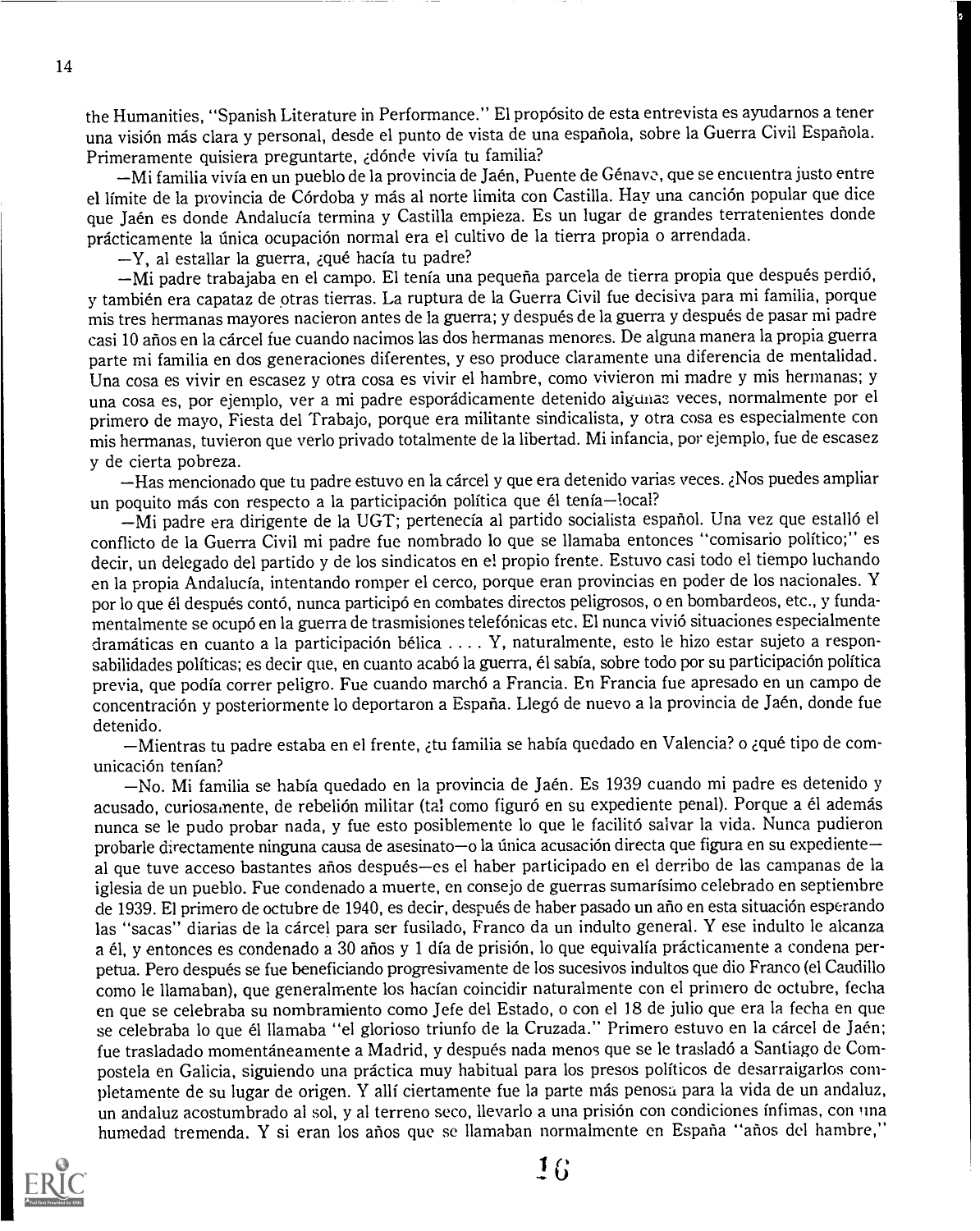imaginaos el hambre que se pasaba dentro de las cárceles. En esa situación mi madre naturalmente  $\dots$ lo que tuvo que hacer es comenzar a trabajar, porque habian perdido todo absolutamente. Y ante esa situacion algunos familiares de mi madre le aconsejaron que emigrara, que se marchara de la provincia de Jaen, porque alli nadie le iba ayudar. Y mi madre entonces se traslado a Valencia. Mi madre se puso a ser cocinera y a ser ninera de una familia rica. Quizas el aspecto mas doloroso que tuvieron que vivir es que, como ini madre no podia mantener a mis hermanas, tuvo que separarse de ellas, que dejarlas, a una con mis abuelos, a otra con unos tíos, y a otra llevársela con ella. De tal manera que mis hermanas, a partir de ese momento, vivieron separadas hasta después de que mi padre salió de la cárcel. Y mientras tanto, mi padre, que estaba en Santiago de Compostela, fue llevado a trabajos forzados. Y eso, que aparentemente es muy cruel, para el supuso un cambio a mejoria en su estatus normal, porque trabajando acortaba su condena. Es decir, por cada dia que trabajaba le rebajaban dos dias de condena y ademas le daban un pequeno sueldo que podia mandar a mi madre. Y esta situación, fijaos, permaneció hasta aproximadamente el año '45. En el año '45 tuvieron lugar algunos movimientos de los Ilamados "maquis," es decir, aquellos guerrilleros que se quedaron en las montanas, por ejemplo, los Pirineos. Y a aquellos presos politicos que habian tenido ciertas responsabilidades políticas, Franco decidió que se les quitara de los trabajos y volvieran a ingresar en prisiones. Mi padre volvio a ingresar en prisi6n. Precisamente porque trabajando en las minas habia una cierta libertad para el preso, estaban de cierta manera menos vigilados. Y si existia el peligro que se escaparan, o cualquier circunstancia de estas, y entonces el volvio a Santiago de Compostela. Mi madre, mientras tanto, estaba en Valencia, y exactamente a primeros de octubre del año '48 le dijeron que posiblemente podía obtener la libertad condicional. Mi padre preguntó qué era lo que faltaba, y le dijeron que necesitaba sencillamente unos certificados (lo que se llama en Espana un "aval ") de gente que hubiera conocido y que pudiera testificar de su conducta, antes y despues de la guerra; que nunca habia tenido que ver con delitos de sangre o actividades delictivas. El entonces, con gran premura, se puso en contacto con un tio mio, que era abogado, para conseguir esos avales, y eso fue el aspecto que él siempre habló con mayor amargura, porque le costó muchísimo encontrar a algún amigo, encontrar a alguien que le diera estos certificados. La cuestión es que finalmente llegaron, porque él, en el diario que él llevó en la prisión y que yo conocí pero bastantes anos despues, anoto que exactamente el primero de noviembre de 1948 muy temprano, le Ilamaron y le dijeron que estaba en libertad y que podia irse tranquilamente; y entonces a las 6 de la manana él contaba que se encontró en la puerta de la cárcel con una maleta de cartón y con su libertad condicional, y con 25 pesetas que le dieron para poder llegar hasta Madrid. Y así fue como se encontró libre después de casi 10 arios en Ia carcel. Se marcho y busco a mi madre. Y quizas el momento que a mi me resulta más emocionante cuando cuento esta historia, tal y como me la contaron, fue cuando él llegó a la casa donde vivía mi madre y llamó a la puerta y abrió la puerta mi hermana—la más pequeña de mis hermanas que había nacido en el año '36. Y entonces no lo reconoció. Abrió la puerta y preguntó por mi madre y ella dijo—Mamá, un señor pregunta por ti—y era . . . era mi padre. Y así fue como la familia se volvió a reunir.  $-H$ as dicho que tuviste acceso a los documentos y los expedientes de tu padre. ¿Por qué ese interés?

 $i$ Por qué tú decidiste a tratar de investigar y saber exactamente lo que había pasado?

Porque me parecia absolutamente necesario. Mi padre era un hombre enormemente discreto; jamas mintio pero no le gustaba hablar del pasado. Todo lo que estoy contando, fijaos, se podia haber trasmitido a los hijos de una manera un poco epica autoglorificandose. Mi padre fue admirablemente discreto, y una vez le pregunté a mi madre por qué mi padre no quería hablar de ello. Y ella me dijo: "No es por miedo ni es por resentimiento. Es porque el dice que el hablar de ello seria reconocer la derrota." Al morir mi padre, recupere todos aquellos documentos que el guardaba, que el conservaba. Los lei con verdadera pasión, leí todo lo que dejó, leí los poemas que escribió. Cuando murió mi madre, encont, é un tesoro que ella guardaba. Eran las cartas que mi padre le había enviado desde la cárcel y las cartas de contestación de mi madre a mi padre, y cuando yo lei esas cartas entendi que todo el sacrificio de mis padres tenia un esplendido sentido, y que la esperanza no se habia perdido porque eran cartas de amor; no eran cartas en las cuales se relataban cosas tremendistas, en las que se ven detalles, se oían detalles, se adivinaba el fondo, el hambre de una persona, el sacrificio de mi madre por enviarle a mi padre comida y quitarsela ella de la Boca, pero sobre todo eran cartas de amor y de esperanza. La tragedia de mi padre no habia sido un fracaso, había una proyección hacia el futuro tremendamente hermosa, y creo que es la lección

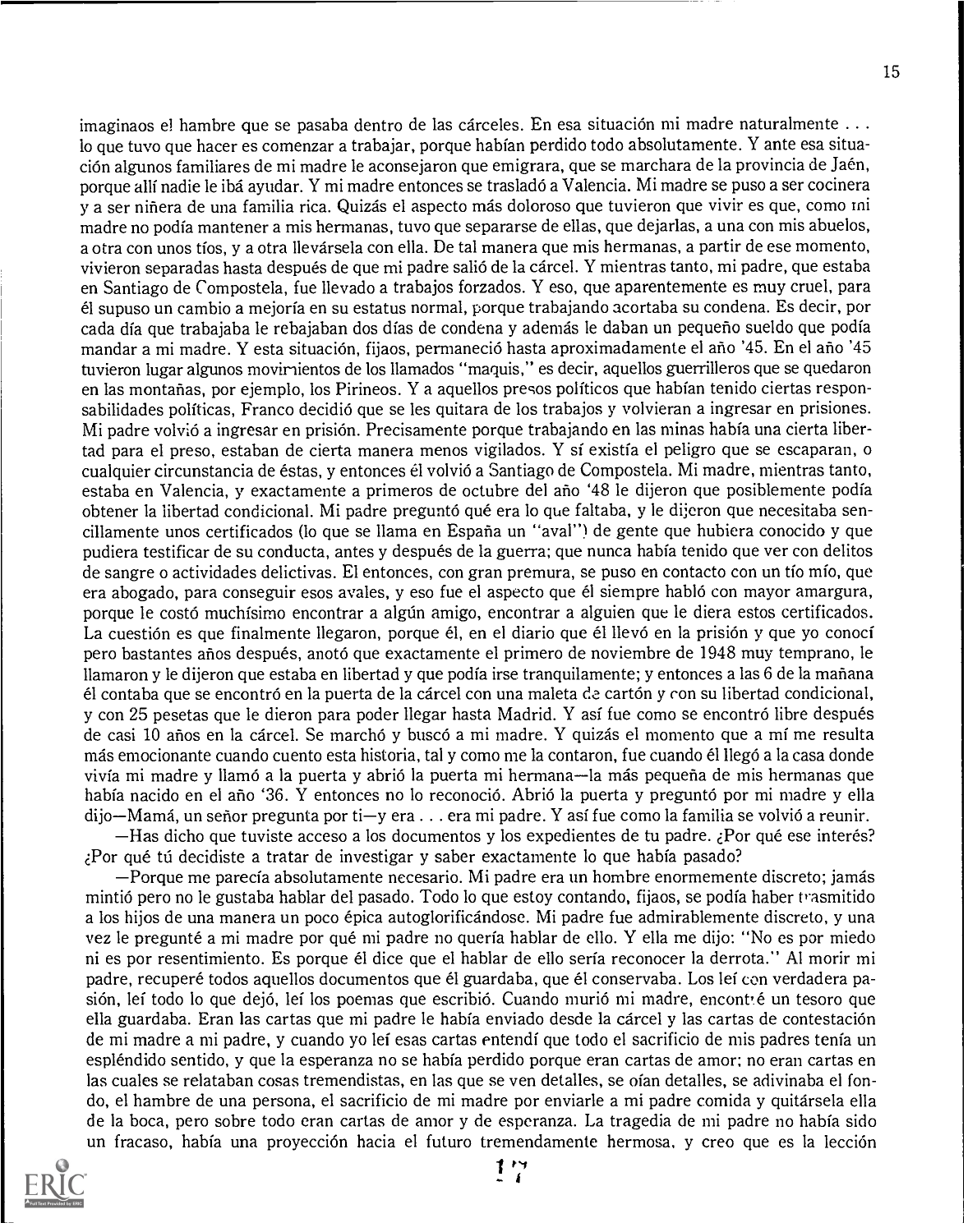fundamental de toda esta gente, digamos, anonima, que participo en la guerra de manera anonima, y que luego sufrió cárcel de manera anónima.

 $\rightarrow$ Has pensado alguna vez en publicar o hacer conocer esta historia?

Si, la verdad es que si. Yo lo primero que hice cuando encontre estas cartas fue hacer una copia para mis hermanas somos cinco hermanas, y me ocupé, y fue una tarea que me resultó enormemente grata. Pero es que son documentos tan absolutamente íntimos que me parece casi, diríamos, una profanación. Yo no tengo hijos, pero mis hermanas si. Les he dicho que eso es un poco el testimonio esencial que tienen que dejarles a sus hijos.

Hasta cierto punto ya has mas o menos respondido a la proxima pregunta que te querfa hacer, que era que básicamente para saber un poco acerca de la actitud que tuvo tu padre hacia España en general, después de haber pasado tantos años encarcelado, y la actitud que él tuvo hacia la gente que quizás él sabía había conspirado en contra de él.

 $-Ya$  digo que él no manifestó nunca una animadversión. Me imagino que le fue difícil perdonar, fue muy diffcil perdonar. Lo que si puedo asegurar es que el sigui6 creyendo, y me parece que fue un hombre muy puro en ese sentido; creyó, siguió creyendo en las cosas más elementales de la vida, que son, en el fondo, las mas importantes. Jamas mi padre hablo de "patria," porque creo que es cierto que en el nombre de la patria se cometen los peores crimenes; la palabra "patria" y las grandes palabras quedaron del lado del vencedor. Y lo que recuerdo son imagenes, imagenes de un hombre muy emocionado. Dos veces vi llorar a mi padre por esta circunstancia. Una vez en Paris cuando le dieron el pasaporte muy poco antes de morir, el año '67, y pudo salir de España a ver a una hermana mía. Y allí se encontró con varios exiliados y se emocionó mucho. Y otra vez, fue anteriormente, yo era mucho más pequeña, y el recuerdo que tengo es mucho más vago. En Barcelona se encontró con un compañero de celda condenado a muerte con él. Y simplemente lo recuerdo al abrazarlo, verlo abrazar a esa persona, simplemente llorar do. Y en ese sentido yo creo que mi padre se vació bastante de odio, posiblemer e por su capacidad de pensar, por su capacidad de reflexionar.

Cuando eras nina o de lo que te contaban tus hermanas, zfue facil hacerse amigas con los padres de los derechistas?

Mira, para un adolescente, para una nina es muy dificil poder explicarse a si misma o sobre todo explicar a los demas, que su padre ha estado en la carcel y no ha sido ni por robar ni por asesinar. Lo cual no quiere decir que tuviera dificultades para encontrar amigos y amigas, porque por ejempio la generación de mis hermanas sufrici mas; pero los que nacimos ya en los arios 50 tuvimos, digamos, un presente mucho más conflictivo. Yo creo que nos centramos tanto en el presente que el pasado pesó poco. Yo creo que la capacida<sup>,</sup> de comprensión inte. ctual que existe ya en la generación nueva es infinitamente superior a sentimientos y a odios. Sobre todo si viven un ambiente en la familia un poco relajado. Lo que ocurre es que tampoco había que ocultar que mis complicidades fundamentales y mis amistades esenciales . . . naturalmente, que corria en parejas con gente que pensaba como nosotros, y que tenia Ia misma ideologia que nosotros, y que habian sufrido lo mismo que nosotros. Mi hermana mayor, por ejemplo, se caso con el hijo de un republicano fusilado en la guerra.

-Pero en general, <sub>d</sub>tú piensas que hubo muchos resentimientos entre las familias?

 $-Fue$  mucho más fácil de superar la cuestión en ciudades grandes, relativamente, o en ciudades medianas, pero en pueblos pequerios, en aquellos pueblos donde se sabia practicamente con nombre y apellidos quiénes habían matado a quiénes, es evidente que fue muy difícil y que todavía permanecen los recuerdos fortfsimos y tremendos, ,no? Y la memoria historica tampoco a los vencidos ayudaron a cicatrizar las heridas, porque sabéis que hasta hace poco tiempo en todas las ciudades españolas era obligatoria una especie de monumento que habfa en el centro de la ciudad. Normalmente le ponfa "A los cafdos, por Dios y por Espana,"\* y estaban alli !os nombres puestos, naturalmente solo del partido de los vencedores, de la gente que habfa caido en la guerra o que segtin ellos han sido asesinados por las hordas marxistas. Y entonces ese recuerdo

Vease In seccion "Francisco Franco."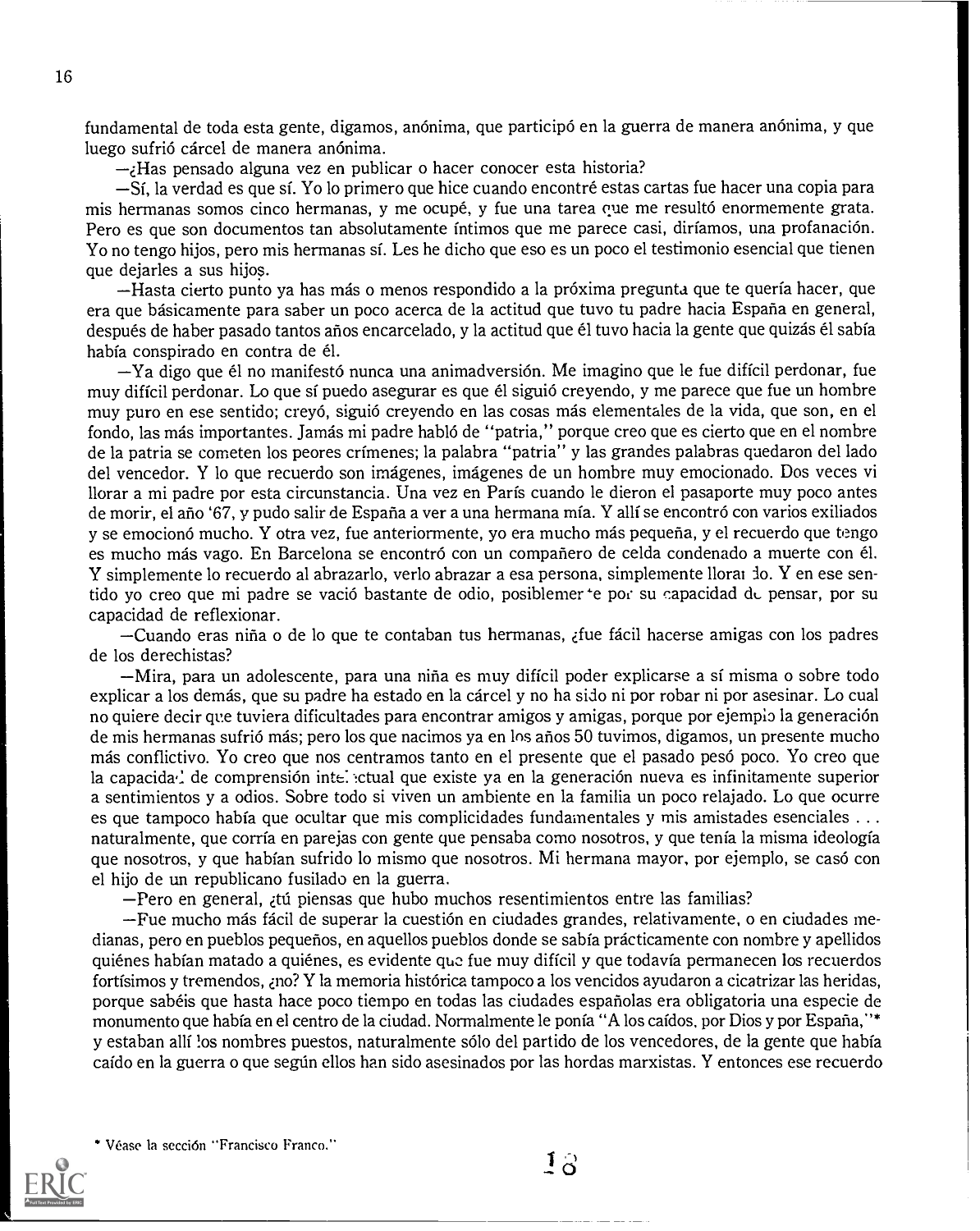permanente . . imagina un nirio que valli y ye el nombre de su padre, y luego va un nirio a ver el nombre de su abuelo alli. Y eso . . . eso te crea, te graba en la mente un re( -erdo de rencor, de resentimiento. Posiblemente-y esto lo digo con toda tranquilidad-posiblemente el hecno de que nuestros caídos, los caídos del bando republicano, no estuvieron escritos por las paredes nos hizo creer mas en nuestra causa, y creer más en el futuro.

#### B. La generación del Medio Siglo

Los escritores de la llamada "Generación del Medio Siglo" tienen en común el haber experimentado la Guerra Civil Española siendo todavía niños. La mayoría nació entre 1924 y los años del conflicto bélico mismo; por ello el tema de la niriez sufriente en medio de una situation de guerra y, especialmente, durante la durísima posguerra ocupa un lugar predominante dentro de la temática común del grupo. Se trata--nencionando solamente a los narradores con mayor exito de la generation de Luis Martin-Santos (nacido en 1924), Ignacio Aldecoa (1925-1969), Carmen Martin Gaite (n. 1925), Jesus Fernandez Santos (1927 1988). Ana Maria Matute (n. 1926), Rafael Sanchez Ferlosio (n. 1927), Juan Benet (n. 1927), Juan Goytisolo (n. 1931), Juan Marse (n. 1933) y Luis Goytisolo (n. 1935).

#### C. Caracteristicas de la obra de Ana Maria Matute

#### 1. Introducción

Ana Maria Matute, como los otros autores de la Generacion del Medio Siglo que habian sufrido los efectos de Ia Guerra Civil, escribio sobre las consecuencias de la guerra, la nostalgia por otra vida mas alegre, y la inocencia perdida. Su obra se ubica en el mundo juvenil, con una perspectiva parcial, de observador, a veces escondido. Al leer los cuentos de Ana Maria Matute el lector puede equivocarse, creyendo que lo que lee es autobiográfico. Según la autora, son más bien recuerdos personales que surgieron de sus experiencias y que han sido transformados. Ana María Matute pasaba muchos años de su niñez en el campo castellano, y allí esa niña tan sensible y confusa por sucesos que no pudo entender empezó a fijarse en cosas tales como otras gentes, familia contra familia, otro bando, violencia y, sobre todo, nirios aislados y maltratados. Aquellos problemas le produjeron un impacto tremendo porque hasta aquel entonces Ana Maria Matute habfa vivido como dentro de una urna de cristal, y la guerra la expuso a un mundo terrible. En general, los personajes en su obra son prototipos de los pueblos pequerios esparioles: el maestro, las criadas, los mineros, los actores deambulantes, el medico, y por supuesto, como siempre, los nirios.

#### 2. Estilo de la obra

En cuanto a su estilo, se puede notar una variación entre lo mimético y lo experimental. En su época inimética su obra resultó realista, ejemplificada en *Historias de la Artámila* (1961); en la siguiente, el estilo se hizo más libre y la autora empezó a usar trucos y otros recursos literarios (Algunos muchachos, 1968).

Usando una prosa trabajada, sin artificio, Ana María Matute decidió escribir cuentos, porque este género ofrece sintesis y comprension sin detalles superfluos.

#### 3. Lenguaje de la obra

Muchas veces Ana Maria Matute capta la esencia de las conversaciones de las criadas y de la gente del pueblo, usando expresiones como "¿Sabe Ud.?" que son parte del habla común vivo; indica la pronunciación característica del pueblo (p. ej. "pa" en lugar de "para") y la falta de orden gramatical; a veces no termina las frases. Con aliteraciones, repeticiones, diminutivos y frases asonantes, crea un tipo de prosa poética que subraya el estado juvenil. (Véase, por ejemplo, en el cuento "El río," segundo párrafo, la repetición de "s," "b," "p.") Aparecen simbolos e imagenes que vienen de la naturaleza, descripciones de lugares oscuros y misteriosos que inspiran miedo y no necesitan explicación.

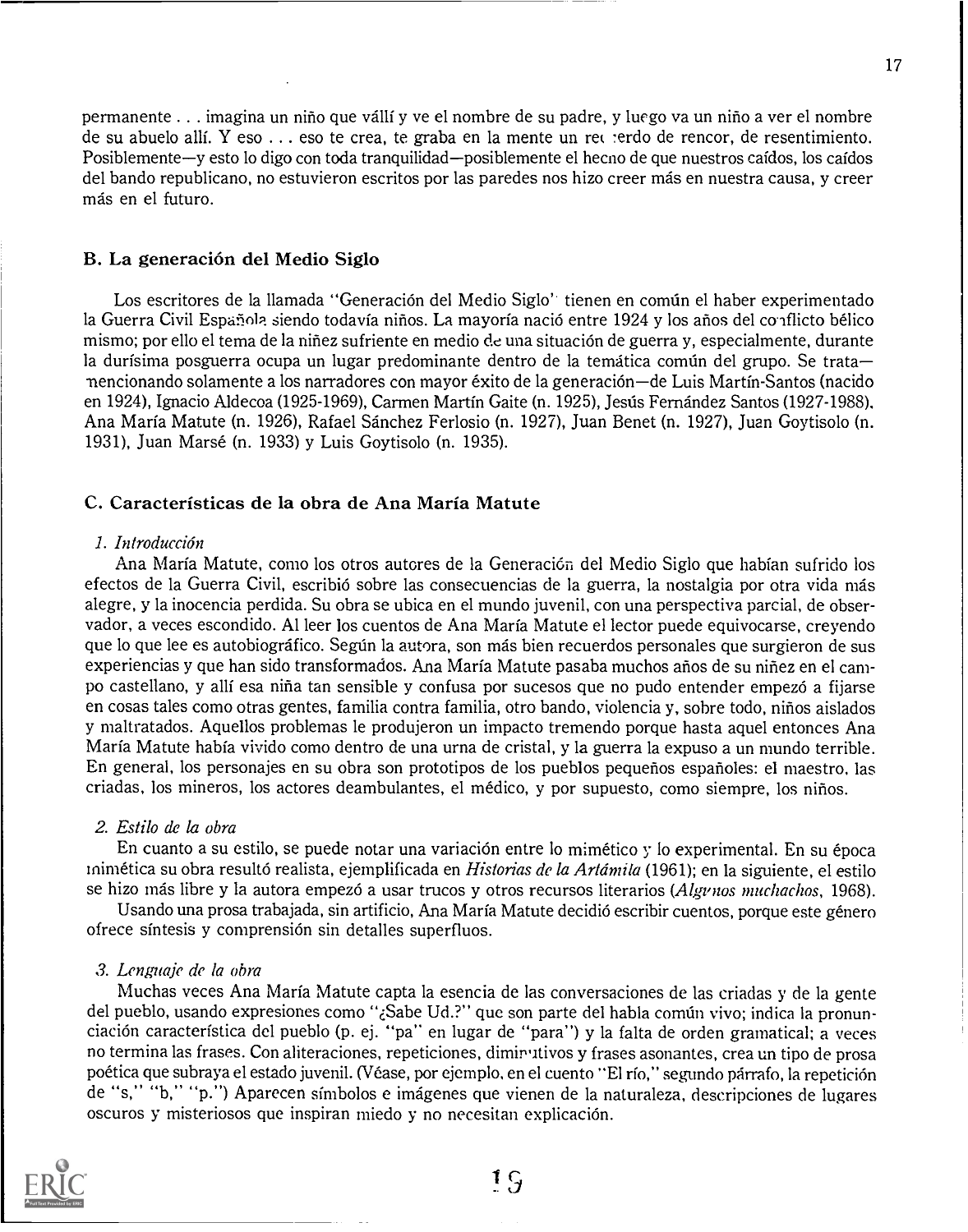4. Forma de la obra

Ana Maria Matute es una maestra en concluir sus cuentos. Establece una tension entre los personajes, invita la participacion activa del lector, y produce un fin inesperado, por medio de escenas retrospectivas ("flashbacks"), monólogos interiores y tono conmovedor. Muchas veces se habla en primera persona, y puede ser un niño que carezca de información.

# D. La temática

I. La so,edad

Los personajes estan irremediablemente alienados, incomprendidos o solos. Esta soledad se manifiesta de una manera existencial, por ejemplo, en:

| "La rama seca"  | "La fiesta" |
|-----------------|-------------|
| "El gran vacío" | "Caminos"   |

"El rey"

2. La perdida de la inocencia

Los niños pasan del mundo de los sueños al mundo de los adultos prematura y, a veces, bruscamente: "El incendio"

"Don Payasito"

0. La enfermedad

Los niños son enfermizos o físicamente débiles, lo que los aparta del mundo de los otros niños:

"El perro perdido" "Los pajaros" "El árbol de oro"<br>"El infierno" "La rama seca"

#### 4. La huida

Este recurso adquiere muchas formas. Es un escape de la realidad en que los niños se encuentran sumergidos.

a. La fantasía es un antídoto contra el dolor impuesto por el mundo circundante:

| "La rama seca"     | "El río"            |
|--------------------|---------------------|
| "Don Payasito"     | "Felicidad"         |
| "Los pájaros"      | "El gran vacío"     |
| "El perro perdido" | "Pecado de omisión" |
| "El árbol de oro"  | "La fiesta"         |
| "El rey"           |                     |

b. La muerte natural o el suicidio:

"La rama seca"

"La chusma"

"El rio"

c. La locura no es una enfermedad mental, sino que es una forma de seguir viviendo. Puede tomar la forma de regreso al mundo de los suenos:

"La felicidad"

d. La incomunicación es la incapacidad de los personajes de establecer una relación y, por lo tanto, se encierran en mundos separados:

"La conciencia" "El ausente"

"El Mundelo"

5. La crueldad v la injuslicia

Estan presentes en toda su obra; por ejemplo: "Los alambradores"



 $2u$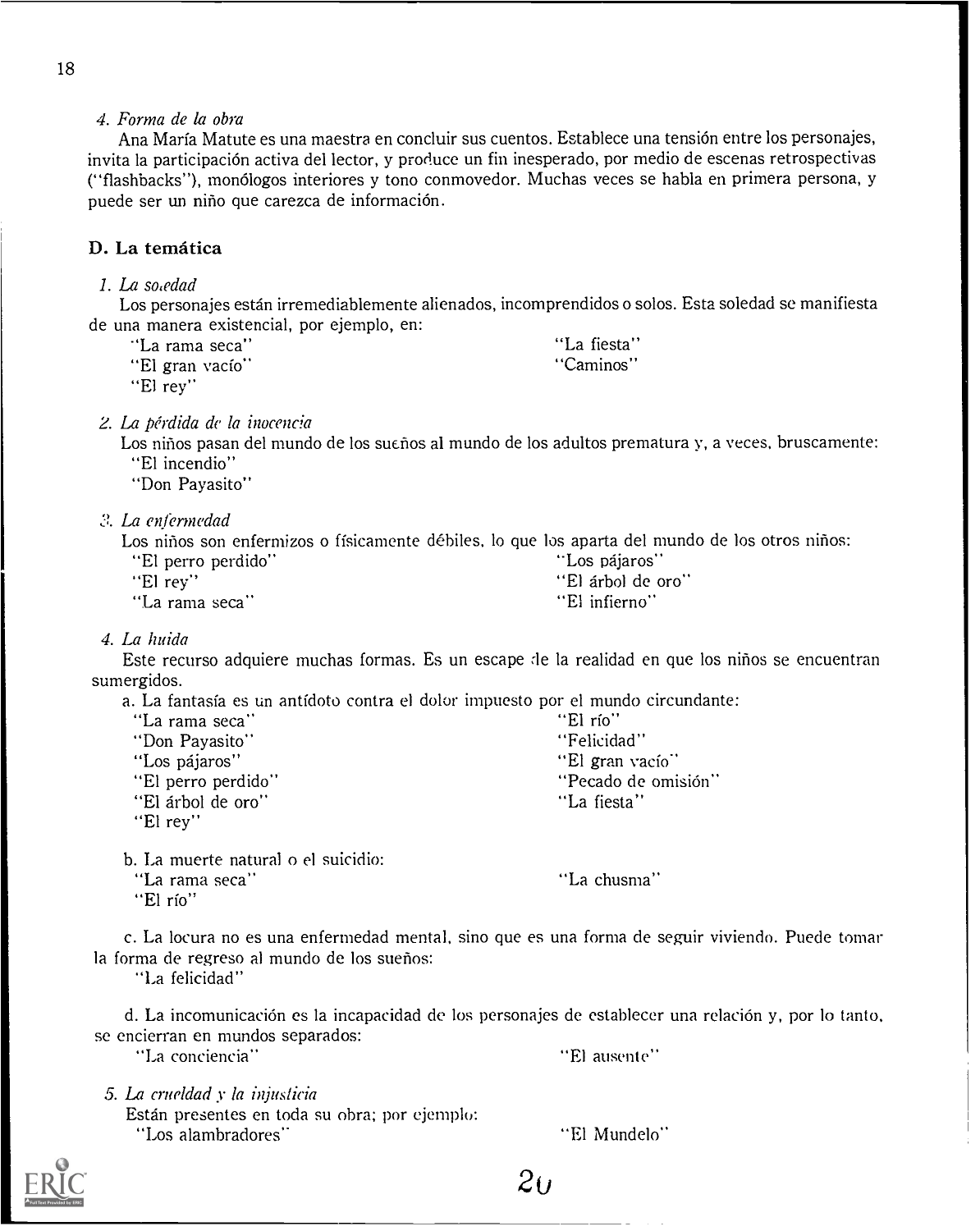#### 6. La envidia

a. La envidia misma.

b. Para desarrollar este tema se utiliza muchas veces el mito de Caín y Abel: "Los chicos"

#### E. El nino en la literatura espafiola

#### 1. Introducción

El papel del nino como personaje principal en la literatura espariola empieza con la novela picaresca, en la cual el personaje infantil lucha contra un mundo hostil y adverso. Este nino es victima de una sociedad que no le hace caso o que lo maltrata. Refleja los pecados de la sociedad donde vive. En los episodios picarescos se ve la desilusion del nino ante la realidad de la vida deshonesta de sus amos. El autor de la novela picaresca usa el nino, que es en realidad un adulto en miniatura, para criticar la sociedad.

Desde el género picaresco en el siglo XVI (p. ej. *Lazarillo de Tormes*) hasta el período de la Guerra Civil aparecen pocos ejemplos de niños como personajes principales en la literatura española. Galdós, Clarín y algunos autores de la Generacion del 1898 (p. ej. Unamuno y Valle-Inclan) presentan estudios infantiles, pero estos son casos aislados y no se puede decir que indiquen una tendencia literaria.

Al llegar a la mitad del siglo XX empezamos a ver un enfasis marcado en la niriez y la adolescencia de los personajes. Las novelas de Miguel Delibes, Ramon J. Sender y Elena Quiroga muestran su interes en el mundo de los ninos y Ia perspectiva infantil.

Entre los escritores de la "Segunda Generación del Medio Siglo" (los que empiezan a escribir después de la Guerra Civil) se encuentran Ana Maria Matute, Goytisolo, Sanchez Ferlosio y Fernandez Santos. En la literatura de esta generacion, el personaje infantil se presenta con rasgos basados en la influencia del psiccanalisis, los estudios pedagogicos y el interes por la reforma social. Ei nino aparece como una figura compleja y atormentada. Refleja la sociedad en que vive, y sufre de los defectos de esta. Otro aspecto de la novela de esta epoca es que se presenta el mundo desde el punto de vista del nino.

#### 2. La nifiez en Espana

Los ninos que vivieron en Espana durante la Guerra Civil Espanola eran las grandes victimas inocentes. Pasaron duros años de pobreza en los que les faltaba toda clase de comida y medicina, resultando un número elevado de casos de tuberculosis y otras enfermedades. Se cerraron los colegios y las universidades durante tres anos (las "largas vacaciones del '36"). Algunos ninos estaban separados de sus familias porque ellos o sus padres estaban de viaje cuando estallo Ia guerra el 17 de julio de 1936, y al dividirse el pais no pudieron volver a casa. Algunos sufrieron la angustia de tener que ser incluidos en un intercambio de niños entre los dos bandos de la guerra. Al fin de la guerra un gran número de niños, hijos de republicanos, fue enviado a paises extranjeros como Rusia y Mexico. Esto fue muy traumatico, tanto para los ninos como para los padres. Algunos de ellos nunca regresaron a Espana; otros regresaron 40 anos despues.

Los niños fueron testigos de un mundo brutal que no conocían y que no les correspondía. Vieron la tortura de parientes y vecinos. Experimentaron el horror de bombardeos que no respetaban ni a jóvenes ni a mayores. Había heridos y cadáveres en las calles. Los chicos no sólo sentían los efectos de la guerra, sino que tenían que confrontar su posible incorporación a las filas de los soldados. Hasta hubo "la quinta del biberón," que era un grupo de jóvenes de más o menos 16 años llamados por los republicanos, ya desesperados, al final de la guerra.

Los años de la posguerra también eran muy duros debido a la ruina total del país, la ausencia de los intelectuales, Ia segunda guerra mundial y el bloqueo internacional de Espana. Todos estos elementos produjeron una generacion traumatizada.

(Véase a continuación los recuerdos del profesor Fernando Operé sobre su niñez.)

#### 3. Recuerdos de mi niñez después de la Guerra Civil

Yo nací en 1946 en Madrid y recuerdo lo que mi madre me contaba de la Guerra Civil. Uno de los



 $2.1$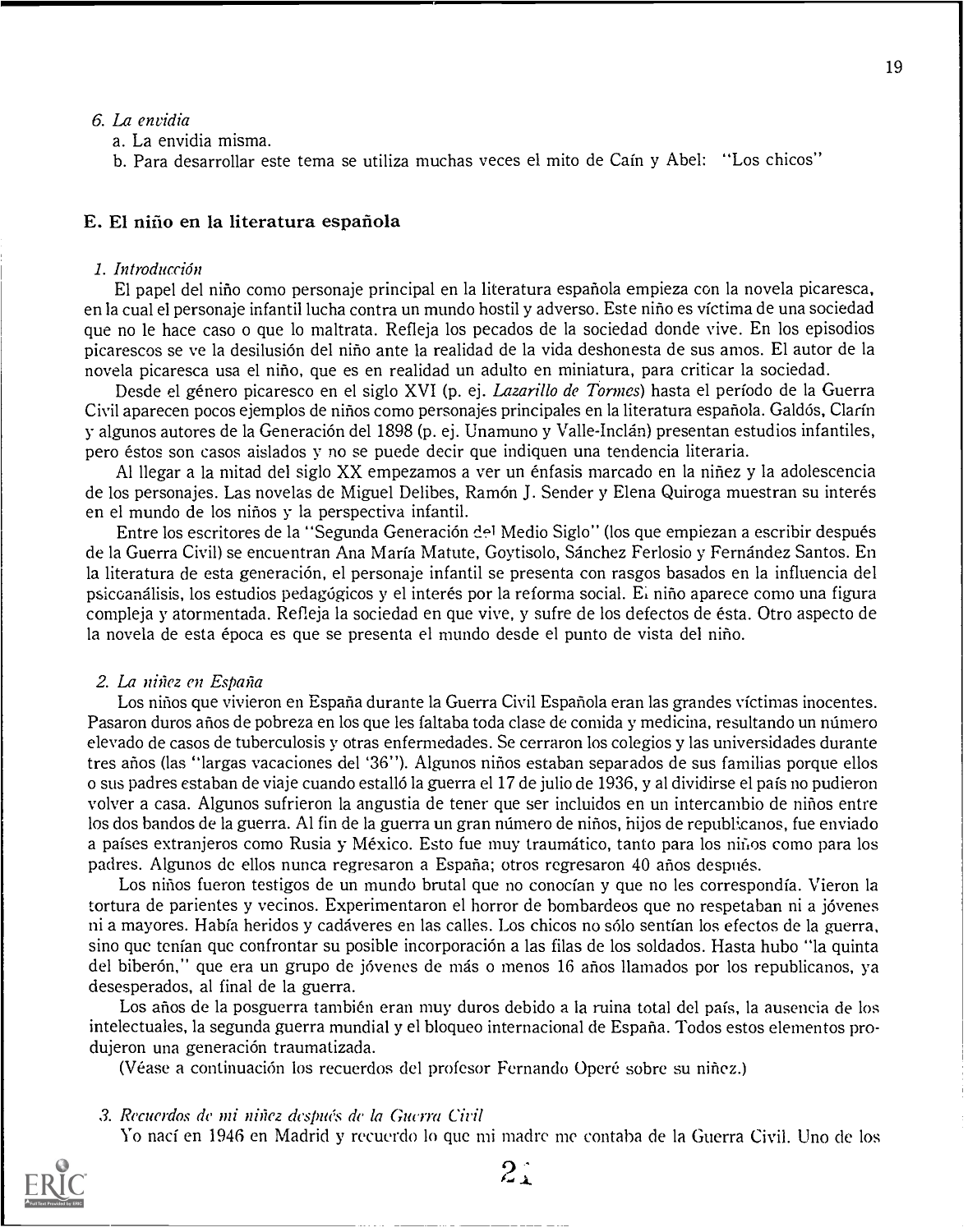recuerdos mas vivos de mi madre es el bombardeo de Madrid donde las casas en nuestra misma calle fueron destruidas por el ejercito franquista. Mandaron a la familia a Aranjuez donde pasaron la Guerra Civil. Como la familia de mi madre era republicana, recuerdo que su hermano estuvo condenado a muerte después de la guerra. En cambio, mi padre era falangista y lo mandaron al frente republicano. Después de la guerra, mi padre se desilusiono y dejo la Falange. Nunca se podia hablar de politica en mi familia.

El impacto del franquismo en la vida fue a todos los niveles.

Recuerdo el saludo hitleriano y musoliniano.

-Recuerdo la Virgen mutilada en una cueva con rejas, que nún hoy día se puede ver en la Ciudad Universitaria justo al lado del Clínico.

Recuerdo emociones de una ciudad destruida.

Recuerdo vagamente las cartillas de racionamiento.

Recuerdo grandes desfiles militares en donde el General Franco pasaba al final con la tropa de caballos marroquies.

Otras memorias ma's tardias eran de mis amigos intimos en la carcel que salfan escarmentados, y recuerdo muy bien la censura y las limitaciones que duraron hasta la caída del régimen.



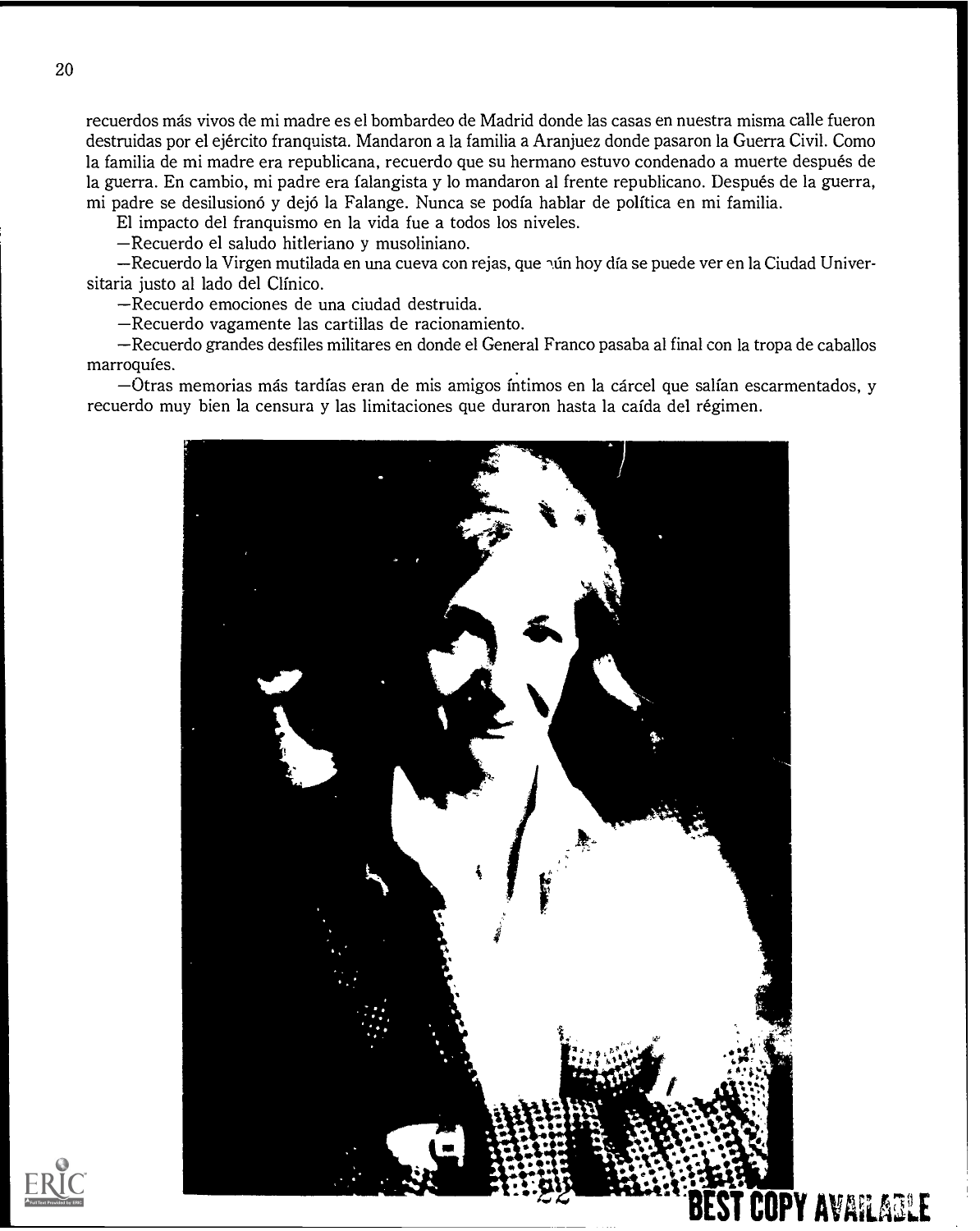II.

21

ACTIVIDADES BASADAS EN EL TRASFONDO CULTURAL

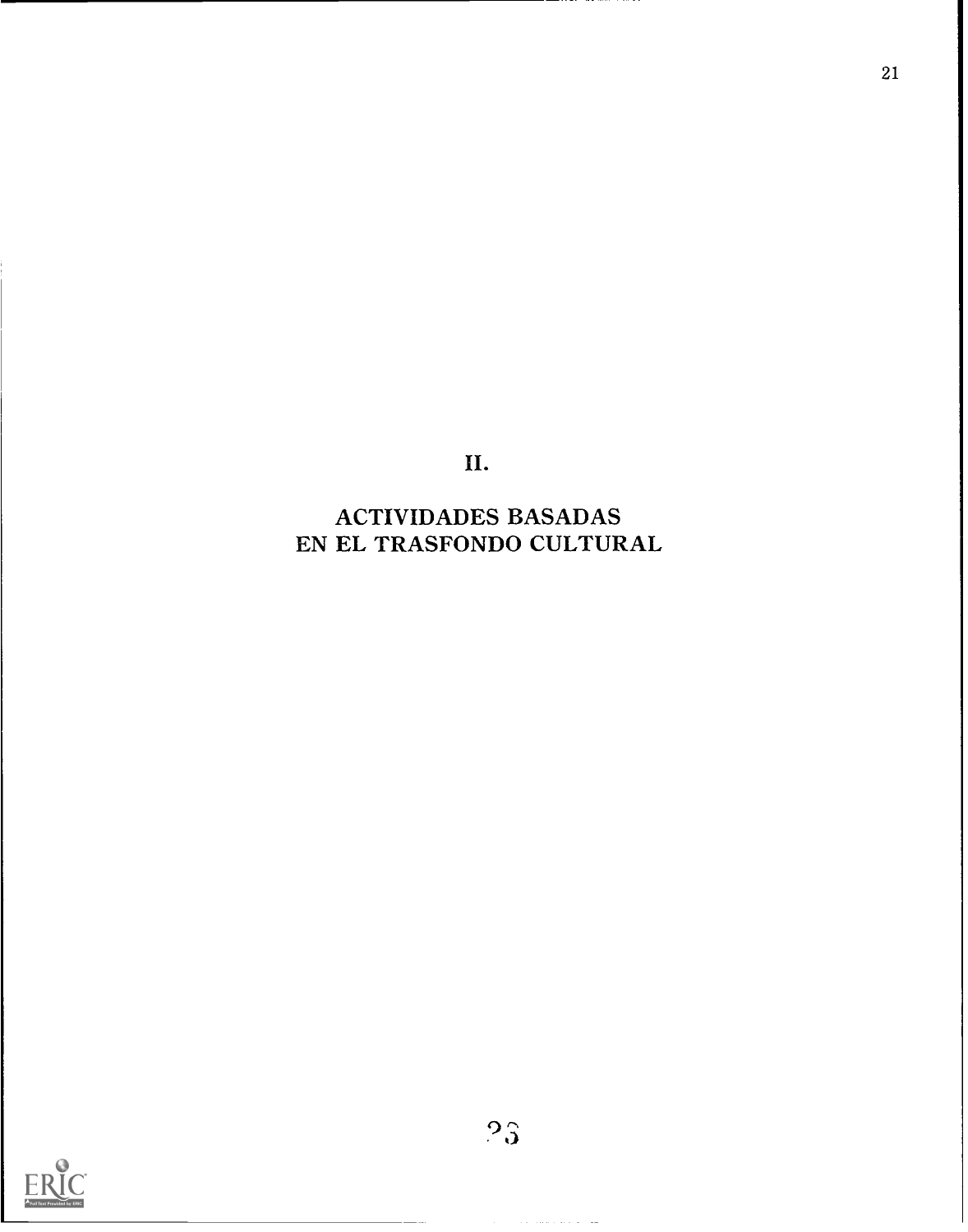# A. Actividades basadas en la Guerra Civil

- 1. Hacer una investigación en la biblioteca sobre el bombardeo de la pequeña ciudad vasca de Guernica. ¿Por qué fue escogida esa ciudad de poca importancia militar para ser destruida en vez de otro sitio de mayor importancia, por ejemplo donde se fabricaban armas militares?
- 2. Hacer un reportaje sobre un artista que salié del país durante la Guerra Civil Española. ¿Adónde fue después? ¿Se quedó allí? ¿Podía continuar realizando su trabajo?
- 3. Hacer una comparación, o escrita u oral, entre la Guerra Civil en los Estados Unidos y la Guerra Civil de Espana.
- 4. Buscar ejemplos de dibujos o cuadros de las revoluciones en Francia o en Mexico, o en Ia Guerra Civil de los Estados Unidos, y comparar'os con algunos de España.
- 5. Después de haber hablado de la Guerra Civil Española, dividirse la clase en dos grupos, los monárquicos y los republicanos. Prepararse para enfrentarse en un debate al dia siguiente.
- 6. Estudiar la epoca de los anos 30 en el mundo, desde el punto de vista de la polftica mundial. Investigar y comparar las personalidades de Hitler, Musolini, Stalin, Franco, Churchill y Roosevelt. ¿En qué son distintos? ¿En qué se parecen? ¿Cóno se influenciaron el uno al otro? ¿Cómo habrían sido distintos los anos 30 sin la presencia de uno o dos de ellos?
- 7. Después de haber hecho investigación sobre las varias facciones en España durante los años 30, cada alumno escogerá una facción y presentará las ideas en forma de "debate": uno presentará las ideas de una facción; otro dirá si está de acuerdo o no, y por qué.
- 8. Hacer un estudio sobre la carrera de Francisco Franco para describir cómo llegó a ser general cuando tenia solamente 33 anos.
- 9. Mostrar la pelicula Dragon Rapide, que habla de los dias iniciales de la guerra.
- 10. Comprar (si hay fondos adecuados) y mostrar la serie de videos hecha por la BBC (6 videos) sobre la Guerra Civil. (Ver Bibliografia)
- 11. Entablar una discusión sobre lo que es una dictadura.
- 12. Invitar a un(a) exiliado(a) de Chile, la Argentina o Nicaragua, si hay alguien dispuesto, para discutir los efectos de una dictadura contemporánea.
- 13. Hacer una entrevista con "Francisco Franco." Un estudiante es el periodista y otro hace el papel de Franco; puede ser escrita o hecha oralmente en clase.
- 14. Se ha discutido mucho el concepto de las "dos Esparias." Basandose en lo que ya hemos estudiado de la Guerra Civil Espanola, desarrollar un informe, una charla, un ensayo, un parrafo, etc., sobre este tema.
- 15. Despues de leer un cuento y estudiar "El Guernica," dibujar un cuadro al estilo de Picasso que represents los temas del cuento. Podrian escribir su interpretacion de su obra o explicarla a Ia clase.
- 16. Investigar la influencia que tuvo la Guerra Civil Española sobre los escritores de la década de los treinta; por ejemplo John dos Passos y Ernest Hemingway (EE.UU.), Andre Malroux (Francia), Pablo Neruda y Vicente Huidobro (Chile), Octavio Paz (Mexico), Pablo de la Torriente Brau (Cuba) y George Orwell (Inglaterra).
- 17. Investigar la participacion que tuvieron las Brigadas Internacionales en la Guerra Civil Espanola. Informar sobre las acciones en que participaron las Unidades Lincoln, Garibaldi, Thelman, Comuna de París, José Martí y otros.

# B. Actividades basadas en la niñez

- 1. Pensar primero en una persona o un lugar que le impresionó como niño. Luego, escribir una narración de lo que le impresionó. Por fin, volver a escribir la misma narración como si hubiera sido escrita por Ana Maria Matute.
- 2. Tomar el punto de vista de un nino espariol durante la Guerra Civil y escribir tres anotaciones en un diario, describiendo aquello de lo que ha sido testigo.



 $24$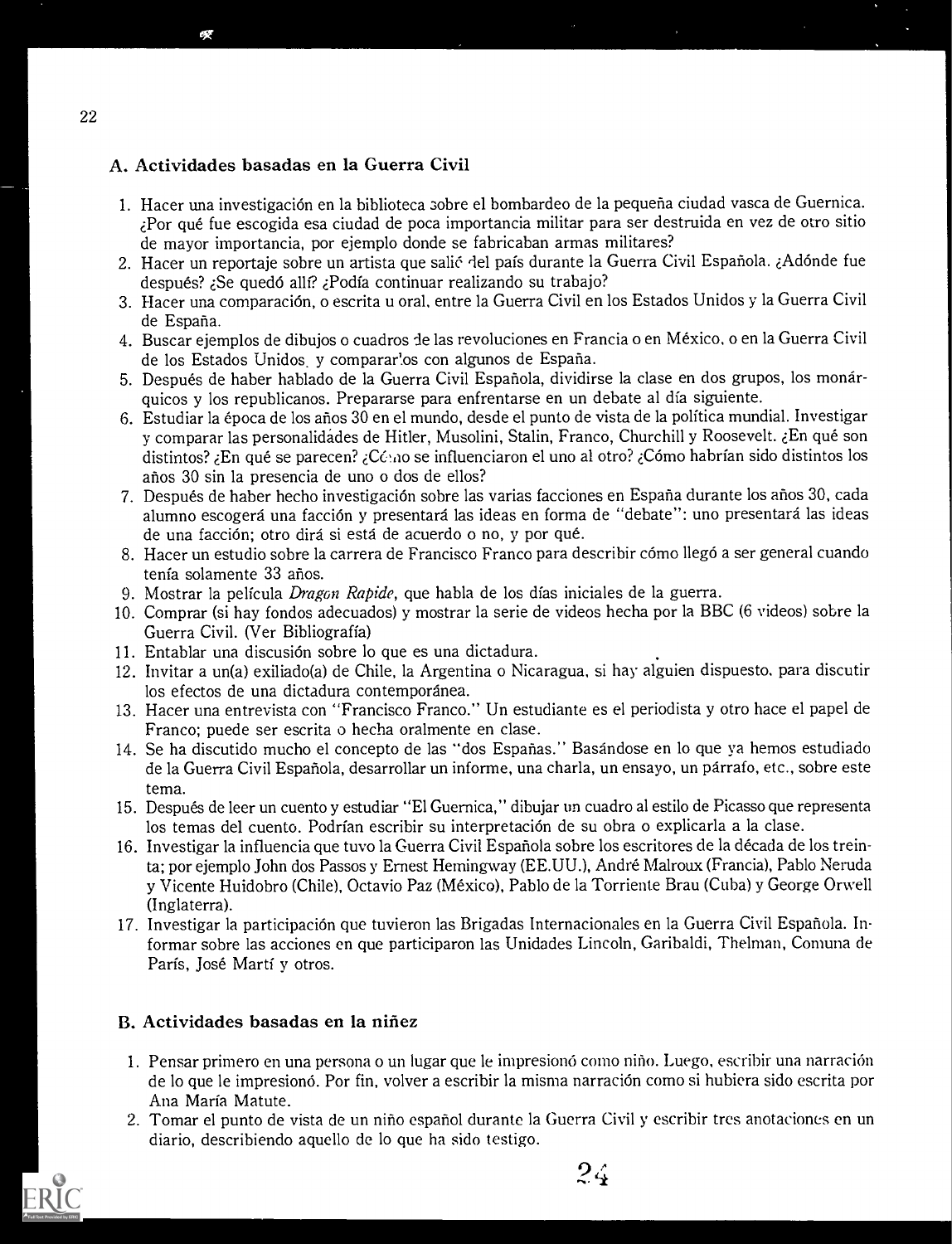3. En los cuentos de Ana Maria Matute aparecen dos visiones de Espana: una explicita y otra implicita. Desarrollar un ensayo basado enteramente en los cuentos ya lefdos en el cual se presentan estas Espanas a través de lo dicho, lo escrito y lo implícito.

4. Primer día: Escribir un cuento (presentar, complicar, resolver) de un recuerdo suyo infantil. Después, cambiar su trabajo con un compañero de clase para compartir ideas sobre cómo mejor dramatizar la obra. Segundo día: En grupos de 3, 4 ó 5, leer los recuerdos y escoger uno para leer a la clase.

5. Encontrar ejemplos de recuerdos de la nifiez en las obras de otros autores.





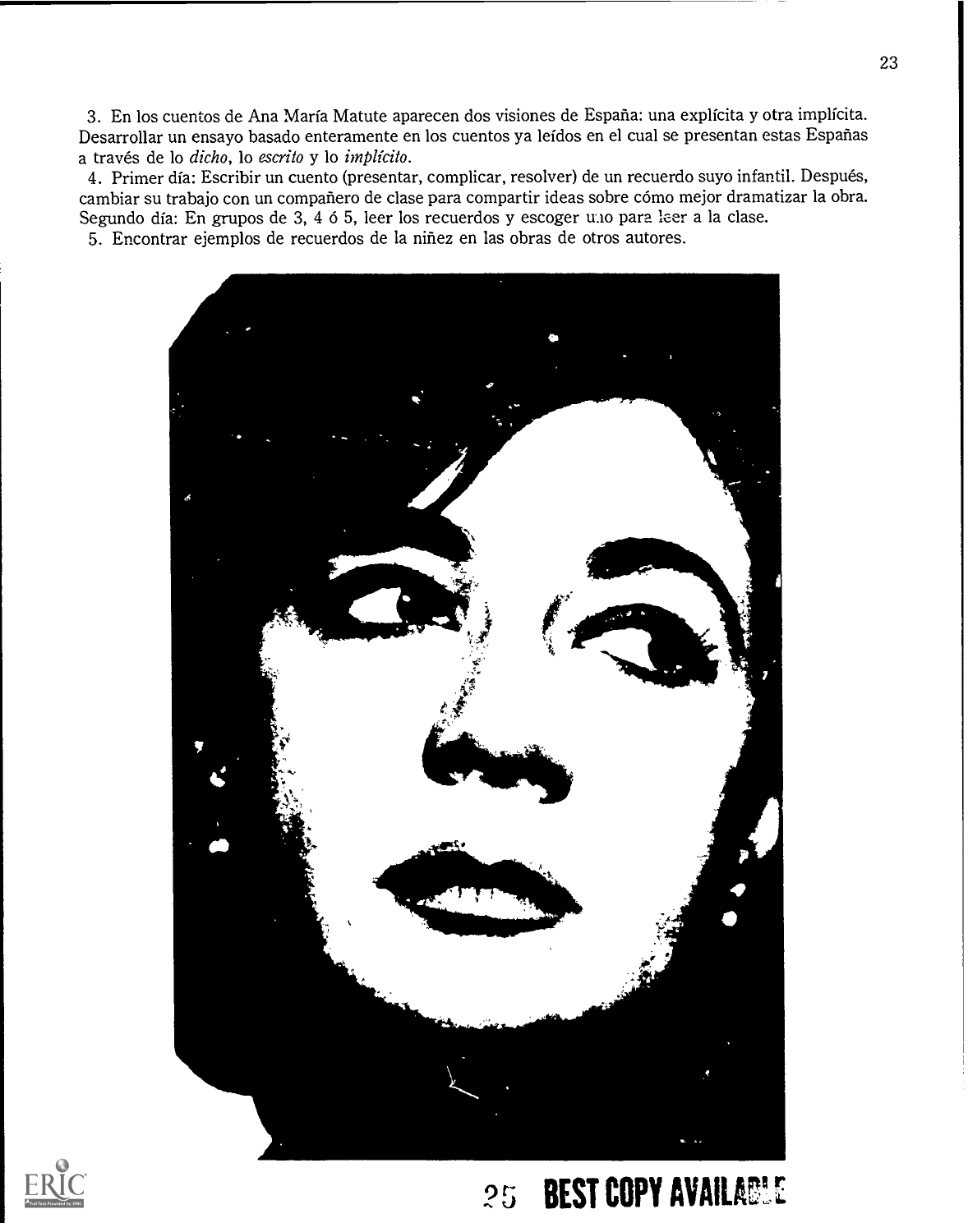# III.

# ANALISIS DE LA OBRA: HISTORIAS DE LA ARTAMILA





# **REST COPY AVAILABLE**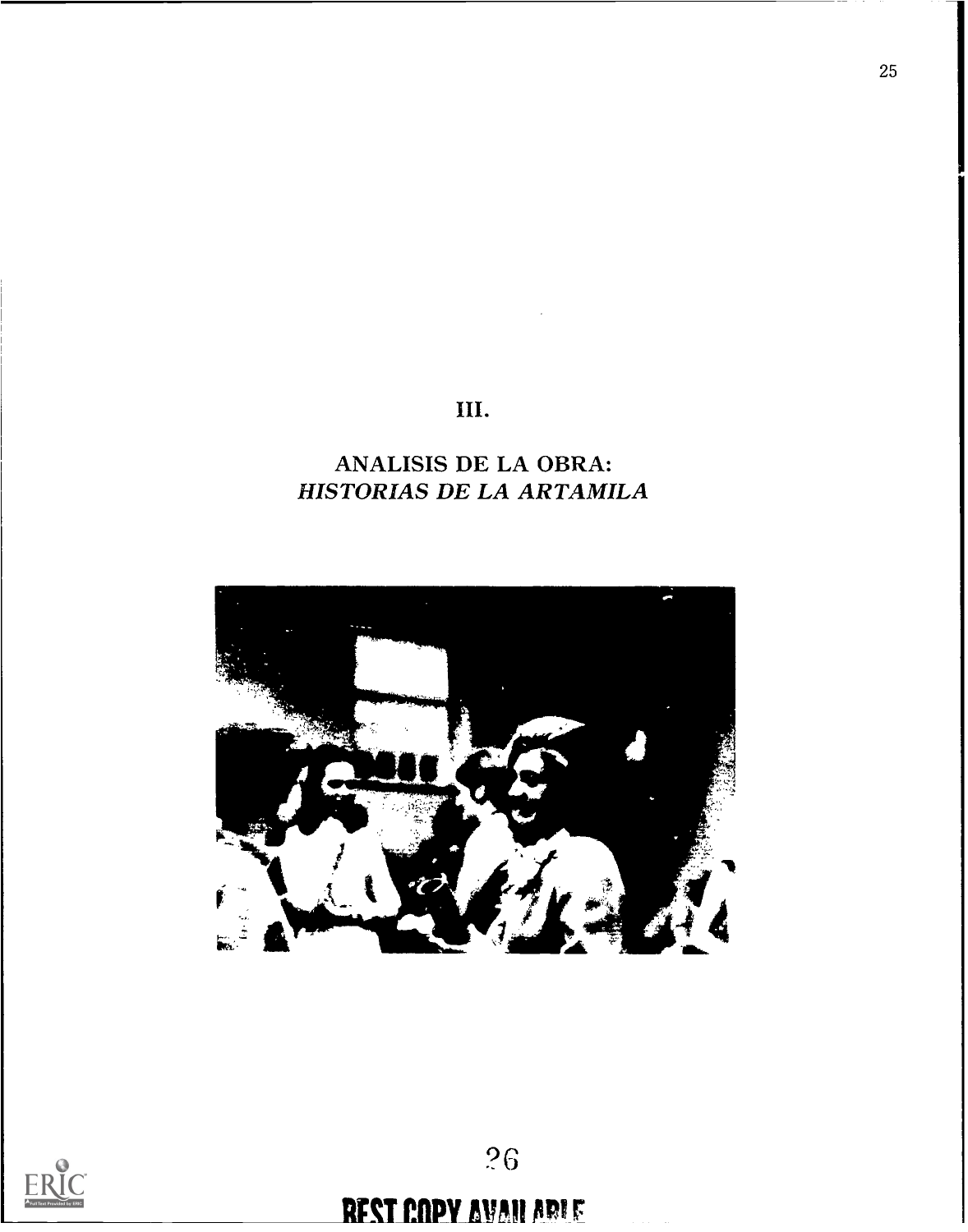### A. La Artámila

Debido a una salud débil, Ana María Matute solía pasar sus veranos en la finca de sus abuelos maternos en Mansilla de la Sierra, un lugar entre Burgos, Soria y Logroño (véanse los mapas). El nombre de la Artámila es inventado por Ana María Matute para contar sus recuerdos de los años pasados allí.



 $27$ 

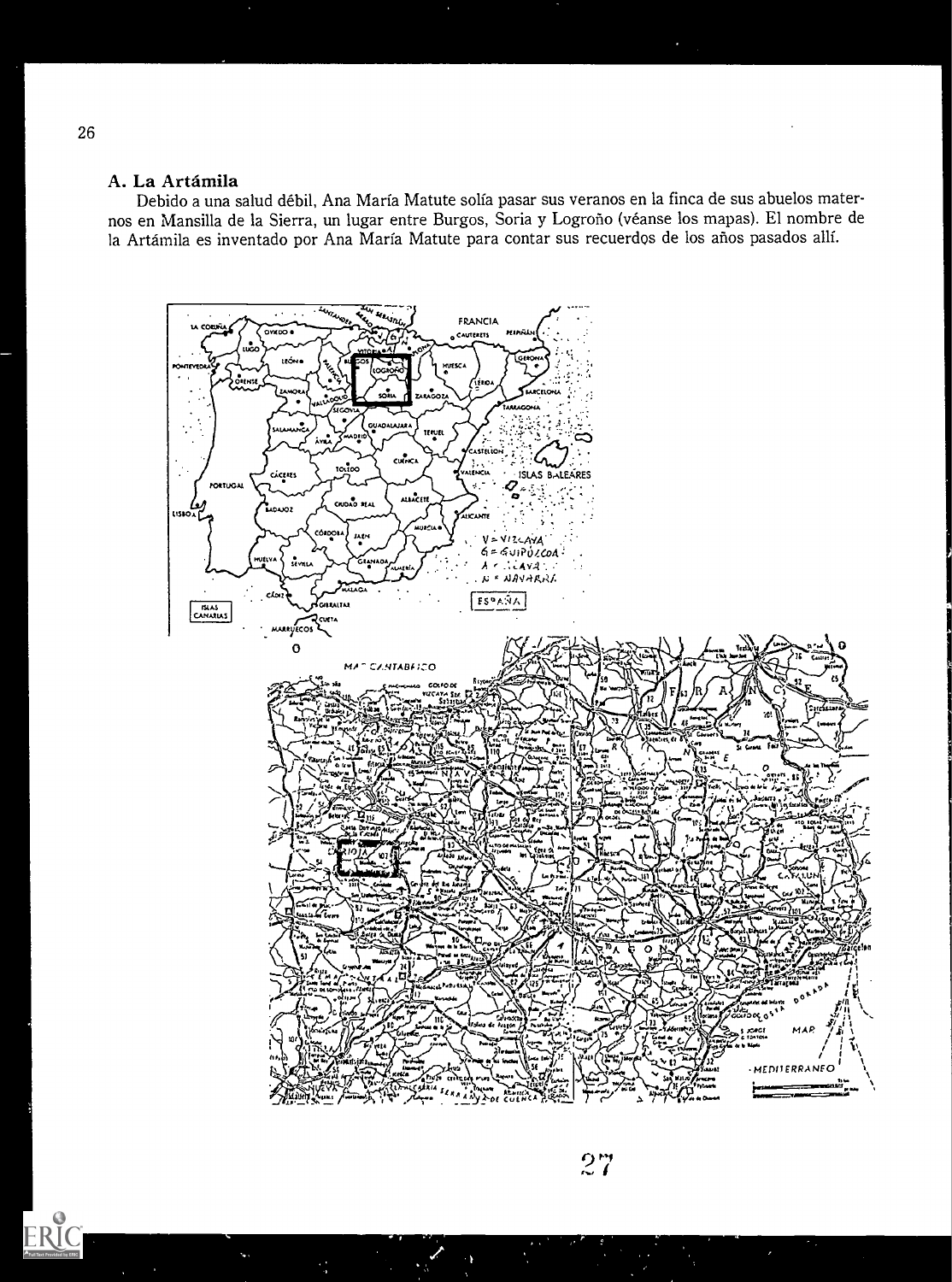#### B. Analisis de dos cuentos

#### I. "Don Payasito"

En "Don Payasito" el lector encuentra casi todos los temas y elementos tecnicos que caracterizan los cuentos de Ana Maria Matute.

Temas:

- 1. la pérdida de la inocencia;
- 2. la muerte que inicia el rito del paso al mundo de los adultos;
- 3. el mundo ensimismado de los niños;
- 4. el fingimiento del teatro en que se mezclan Lucas y el payasito en la imaginación de los niños;
- 5. la soledad a causa del aislamiento de Lucas del mundo de los adultos.

La narración se revela desde el punto de vista de un niño (o niña) que utiliza la primera persona. Se ye esto claramente en el tercer parrafo del cuento, "no a nosotros, los ninos." Descubrimos que es una narradora por el uso de un solo adjetivo: "Tú, *golosa*, corazón egoísta."

Se usa Lucas de la Pedrería como el personaje que les revela a los niños el mundo de los adultos: "... porque nadie, hasta entonces, nos hablo nunca de las cosas que el nos hablaba." Tambien les sirve como un mago en su papel de don Payasito. Asi inspira emociones conflictivas tipicas de los jovenes como ". . . amor, admiración, temor...."

"Don Payasito" tiene elementos de la fantasia influidos por la obra de los hermanos Grimm y Hans Christian Andersen; por ejemplo, el parrafo que comienza "Corriamos mi hermano y yo hacia el bosque ." nos recuerda el cuento "Hansel y Gretel." A pesar de esto, Ana Maria Matute nunca se aparta totalmente de la realidad. Véase el párrafo que comienza con "Dentro olía fuertemente a ganado, porque algunas veces los pastores guardaban alli sus rebanos . ."

La prosa esta salpicada de elementos poeticos, especialmente en el cantar de Lucas que parece ser del Romancero: "Ojito de farolitos . . . Qué me venís a buscar?" y "muchachitos malvados de la isla del mar." Este recurso de usar un lenguage poético—metáforas, aliteraciones—salva al lector del peso de los elementos tristes de los temas.

#### 2. "El incendio"

Temas importantes:

- 1. la soledad;
- 2. la enfermedad;
- 3. la huida;
- 4. la pérdida de la inocencia.

El narrador de este cuento es omnisciente. El personaje principal es un nino de dieciseis atios cuyo padre es el maestro de la escuela; por eso llaman al nino "el maestrin." Su vida aislada y desolada se debe al hecho de que el padre no puede confrontarse a su soledad, y huye, refugiandose en el alcohol.

El nino ha sido siempre enfermizo, debil e ignorante a pesar de ser hijo del maestro.

A este mundo sin esperanza, la ilusión sólo puede venir desde afuera; por eso, la llegada de los cómicos se convierte en un acontecimiento de alegrfa para todos, menos para el maestrin, quien siente "una tristeza extraña." Entre los cómicos viene una mujer que despierta por primera vez en él el deseo sexual. Ella, "antigua y reciente como el mundo," le introduce al mundo de los adultos. El conflicto surge cuando el maestrín no quiere abandonar sus sueños encarnados en ella, y decide quemar sus coches para que no se vaya. Este incendio real tiene su contrapunto en la pasi6n del joven que "ya conocia, ya sabia otra cosa." Ana Maria Matute trata el incendio con metaforas que hacen de el una cosa viva; por ejemplo: "El incendio crecia y se le subia a los ojos, como lamidos por el fuego."

Ana Maria Matute animaliza a la mujer que antes parecfa una princesa, y despues del incendio parece "un cuervo espantoso." Este cuervo de "mal agriero" anuncia la destrucci6n definitiva del maestrin. Asf cae en un abismo de desesperanza total. El tema del cuento esta subrayado por el refran "Piden agua, piden

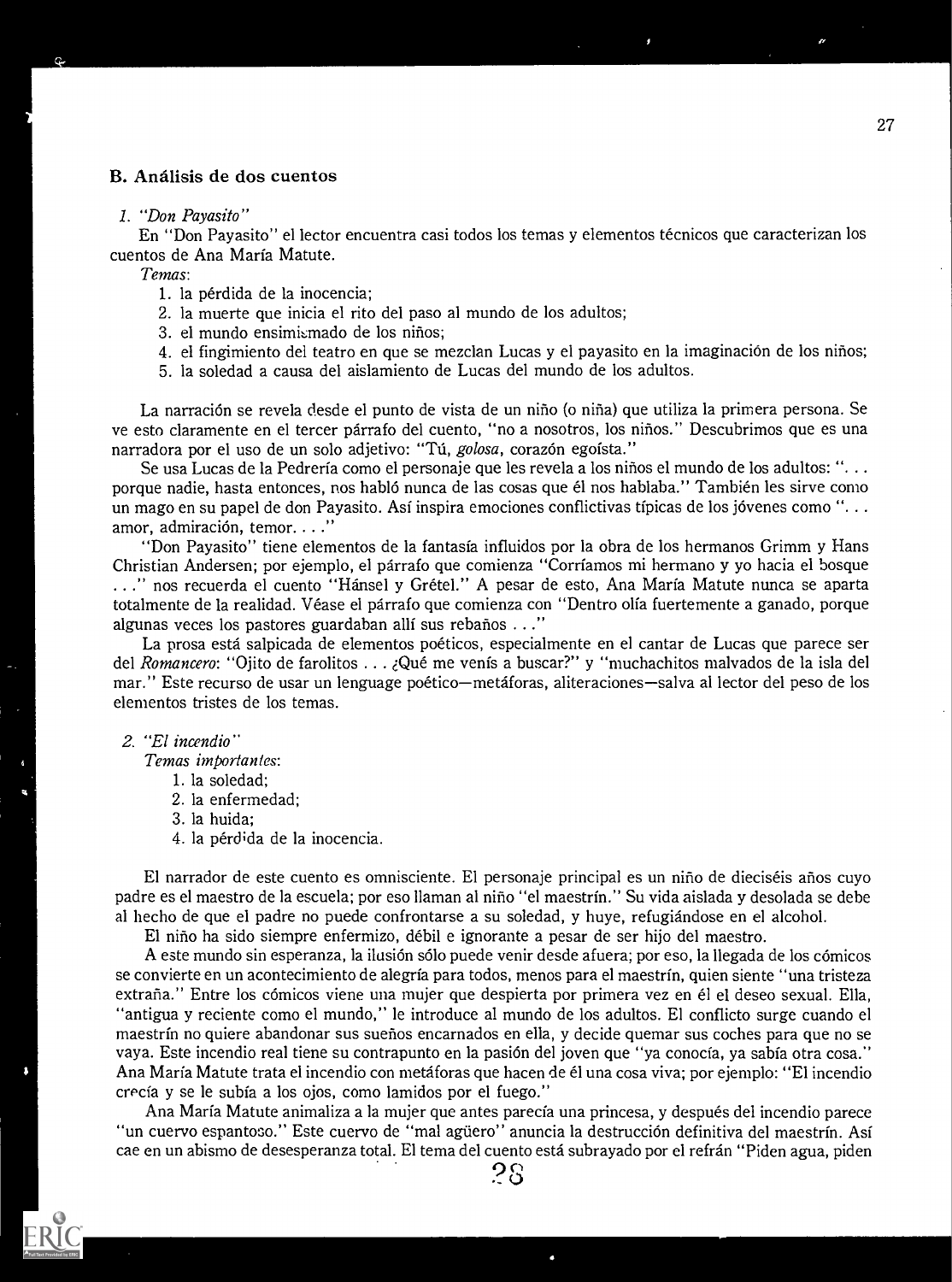pan, no se lo dan." La interpretación del refrán podría ser que los niños, como el maestrín, piden lo más básico de la vida-bebida, comida y amor-y no lo reciben.

Simbolos importantes:

- 1. el cuervo = la destrucción-"mal agüero"
- 2. las pedrerias = tierra desolada
- $3.$  el sol = la vida
- 4. la rifa = el azar de la vida
- 5. la muneca Eva = la inocencia perdida





ERIC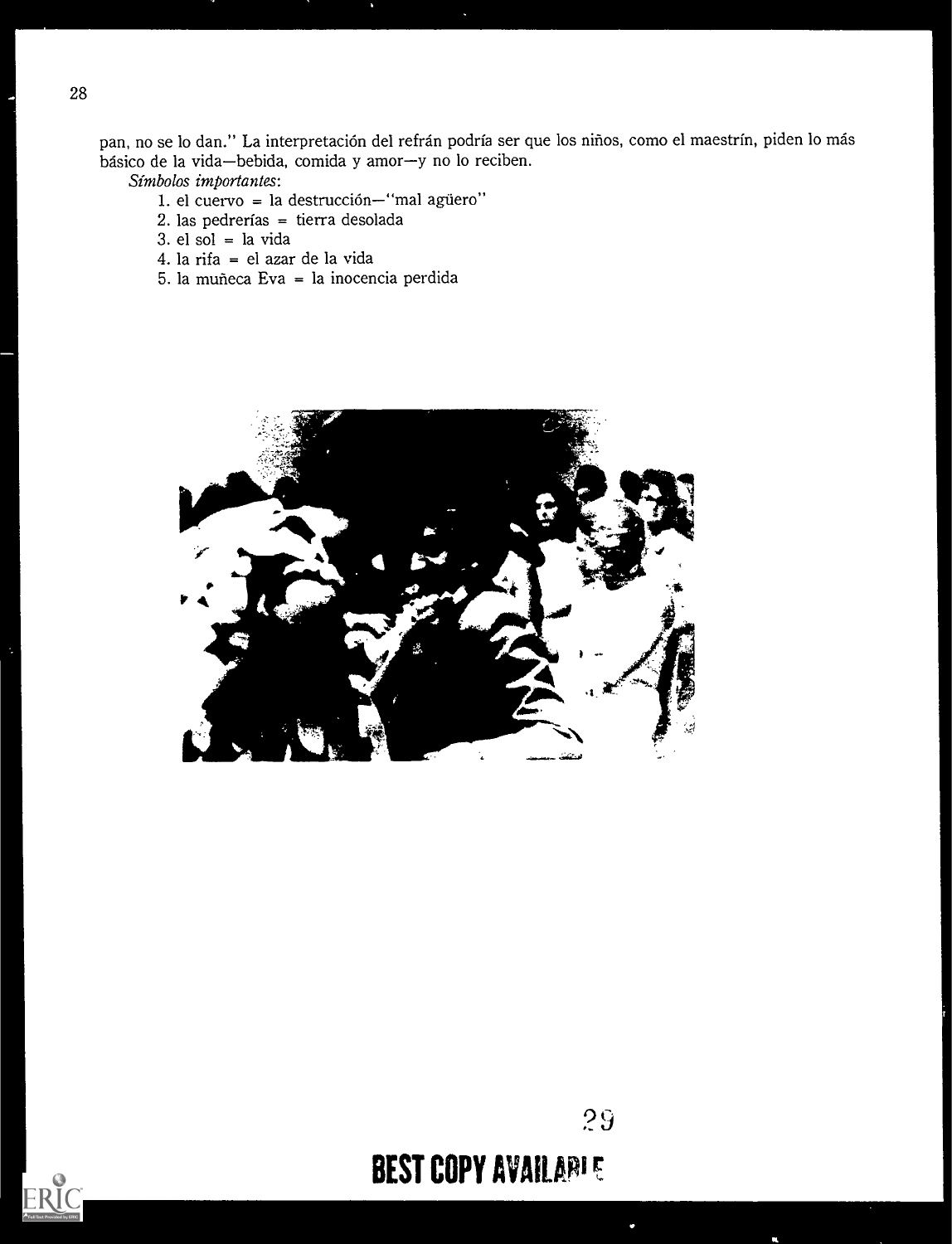IV.

ACTIVIDADES BASADAS EN LAS OBRAS DE ANA MARIA MATUTE



 $\hat{\mathcal{A}}$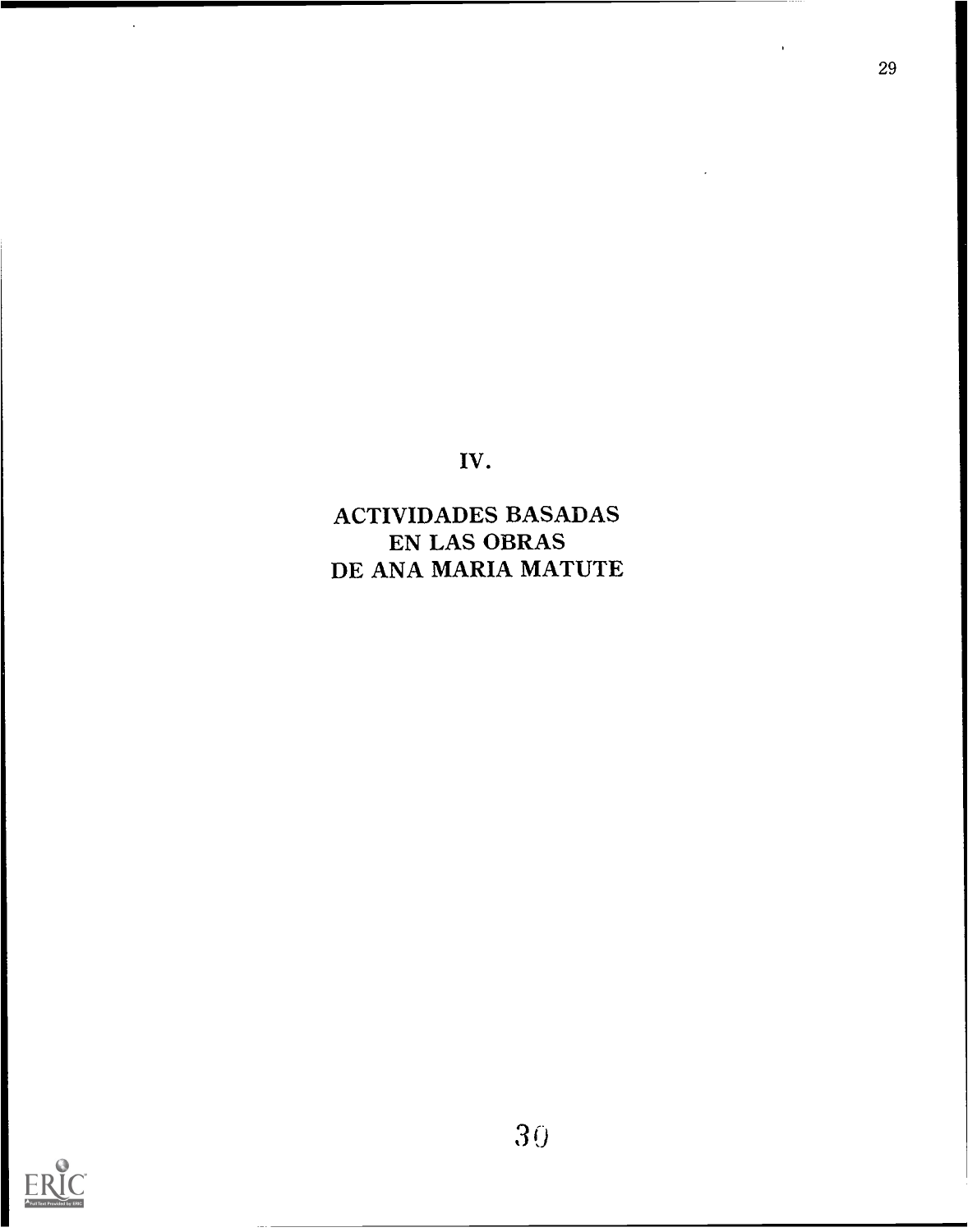# A. Plan de estudio: Grupos cooperativos

# 1. Introducción

Un grupo cooperativo debe consistir en cuatro personas. Cada individuo desempena un papel definido con tareas específicas. La evaluación debe ser del grupo, porque la idea principal de esta forma de trabajo es la eliminación de la competencia y la creación de un espíritu cooperativo.

- 1. El coordinador (organizer): Tiene la responsabilidad de recoger del profesor todos los documentos, las hojas de trabajo, las instrucciones, etcétera. También éste es el responsable de leérselo a los otros y asegurar que todos sepan lo que tienen que hacer para completar la tarea. Es su responsabilidad presentar la obra (por ejemplo, el poema), buscar el vocabulario y todo lo necesario para que el grupo pueda comenzar a trabajar.
- 2. El secretariG (recorder): Se encarga de apuntarlo todo, es decir, las respuestas, las ideas del grupo, las hojas del trabajo, etc. Cuando el grupo tiene que entregar un ensayo escrito, el secretario es quien lo escribe con la ayuda de los otros, y se lo entrega al profesor.
- 3. El monitor (monitor): Esta obligado a mantenerle al grupo trabajando en la actividad, hacer preguntas de clarificación, pedir más explicación, o lo que sea necesario para asegurar una comprensión máxima. La obligacion principal del monitor es la de asegurarse que todos comprendan.
- 4. El investigador de campo (factfinder): Verifica, consulta, busca y hace todo lo necesario para que las respuestas e investigaciones tengan la información correcta.

La selección de los papeles y la formación del grupo:

Cada grupo debe representar la composición de la clase: sexo, habilidades, intereses personales. Esto es esencial.

El profesor debe formar los grupos y no debe permitir cambios hasta que el grupo trabaje como es debido.

Una vez organizados los grupos, hay que escoger los papeles de cada estudiante. La selección de cada papel debe ser de manera arbitraria.

# 2. Una muestra de una actividad en grupo

Tarea: Un análisis de "El niño al que se le murió el amigo," de Ana María Matute.

- 1. Primer paso: El coordinador tiene que reunir las materias y prepararse para ensenarlas al grupo. El coordinador tiene que pensar en el vocabulario, las estructuras y los toques estilfsticos en su preparacion. El secretario debe tomar apuntes de la leccion y tratar de anticipar los posibles ejercicios. El monitor le hace preguntas para aclarar y tambien para asegurar que todos los del grupo sepan lo que pasa. En este paso el investigador de campo es pasivo, excepto cuando tiene que responder a una de las preguntas del monitor.
- 2. Segundo paso: El coordinador recoge el paquete de trabajo y explica al grupo los ejercicios o tareas. Ejemplo: Hacer una lista de todos los adjetivos de la seleccion. En la opinion del grupo, zcual de ellos refleja mejor el tono del cuento? Hacer una lista de tos juguetes. ¿Cuál habrá sido el favorito del niño difunto? ,Por que? Tanto las listas como las selecciones representan la opinion colectiva del grupo. El secretario siempre prepara las hojas de trabajo.
- 3. Tercer paso: Apuntar el punto culminante, el tema y un ejemplo del uso de la ironía en el cuento.

 $3<sub>1</sub>$ 

Paso de puente: Todos los grupos comparten la información.

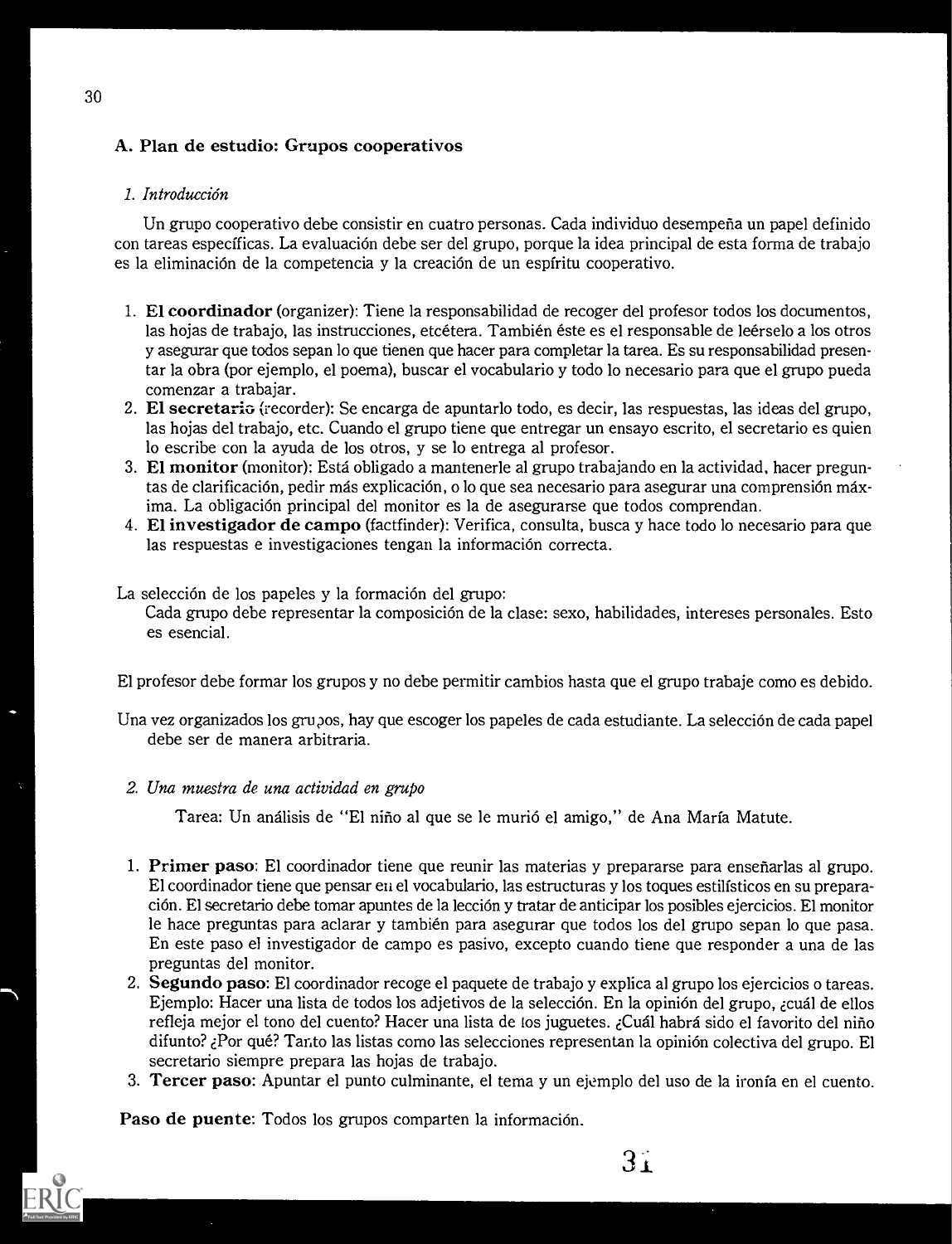4. Cuarto paso: Escribir un ensayo, por grupo, de unas 200 palabras, en el que se desarrolla la idea de la muerte en la vida de un nirio de menos de diez arios de edad. zTienen los ninos un concepto de la muerte? e:Como se explicard un nino esto a si mismo? COmo trata la sociedad de proteger a los ninos del conocimiento de la muerte? zNuestra sociedad sera diferente de la hispana?

5. Quinto paso: El secretario tiene que ordenar y juntar todos los ejercicios y el ensayo final, y darselos al profesor.

#### B. Actividades generales

- 1. Escoger un pasaje descriptivo de un cuento. Hacer una lista de los adjetivos; sugerir sinonimos y discutir la diferencia en el resultado.
- 2. Describir al personaje principal en uno de los cuentos por medio de:
	- a. hacer una lista de adjetivos; después
	- b. escribir un parrafo.
- 3. Cambiar el fin de un cuento de una manera original, y compartir los resultados en clase. Discutir por qué se ha cambiado el cuento de la manera escogida.
- 4. Relatarles un cuento de Ana Maria Matute a tres personas que no conocen su obra (narrar en ingles si no hablan espariol); apuntar sus reacciones al terminar. Luego escribir un ensayo objetivo basado en sus entrevistas.
- 5. Después de haber leído *Historias de la Artámila*, hacer un análisis de temas que aparecen en más de uno de los cuentos. Por ejemplo:

TEMA CUENTO

a. El matrimonio infeliz de la controlla de la "El ausente" b. El maltratar a los animales de la controlla de "<br>Al maltratar a los animales de la "El perro perdido" b. El maltratar a los animales

- 6. Escoger una acción dramática de uno de los cuentos (por ejemplo, cuando Lope matá su tío o cuando el Galgo se ahoga con la espina); presentarla mimicamente a la clase con el fin de que los otros alumnos tengan que adivinar el cuento representado.
- 7. Presentar un resumen o hacer una crftica de los acontecimientos de uno de los cuentos en forma de reportaje de noticias—para el periódico, la radio o la tele.
- 8. Escoger un libro (o un cuento) escrito por un(a) escritor(a) norteamericano(a) que se haya leído y compararlo con un cuento de Ana Maria Matute.
- 9. Tratar de ubicar la acción de uno de los cuentos de Ana María Matute en una ciudad o un pueblo en los Estados Unidos. ¿Qué problemas encuentra? ¿Por qué? Hacer la presentación a la clase, explicando las diferencias y los problemas.
- 10. Escoger una obra de Ana Maria Matute donde aparece un teatro de munecos. Diseriar un teatro y desarrollar el cuento a través de este teatro de muñecos.
- 11. Escribir un párrafo sobre los temas más destacados en *Historias de la Artámila*, dando ejemplos.
- 12. Mostrarles fotos de niños a los alumnos para que den sus interpretaciones: ¿Quién (qué) es? ¿Qué hace (mira)?  $E_n$  que o quien piensa?
- 13. Escoger dos cuentos de Ana María Matute y hacer una comparación entre los dos.
- 14. Traer una rama seca y preparar un diálogo corto con esta "muñeca."
- 15. Leer algunos de los cuentos de Ana Maria Matute y hablar de su historia personal. Analizar el cuadro "Guernica" de Picasso y comparar los efectos de la Guerra Civil que nos sugiere Picasso a traves de su cuadro con los efectos narrados más indirectamente por Ana María Matute en sus cuentos. ¿Los nirios/narradores de Ana Maria Matute podran comprender el cuadro de Picasso? Por que si o por qué no? ¿Cómo se comparan las actitudes o mensajes del pintor y de la escritora aquí? (Así se puede hablar de dos edades distintas y dos manifestaciones distintas de la guerra, pero con el mismo mensaje: el honor, la desorientacion, etc., frente a la fuerza brutal del conflicto.)
- 16. Para recordar los cuentos, hacer un cartel de cada uno de los cuentos diferentes. Cada cartel debe de tener el nombre c i cuento e ilustraciones y nombres de los personajes.

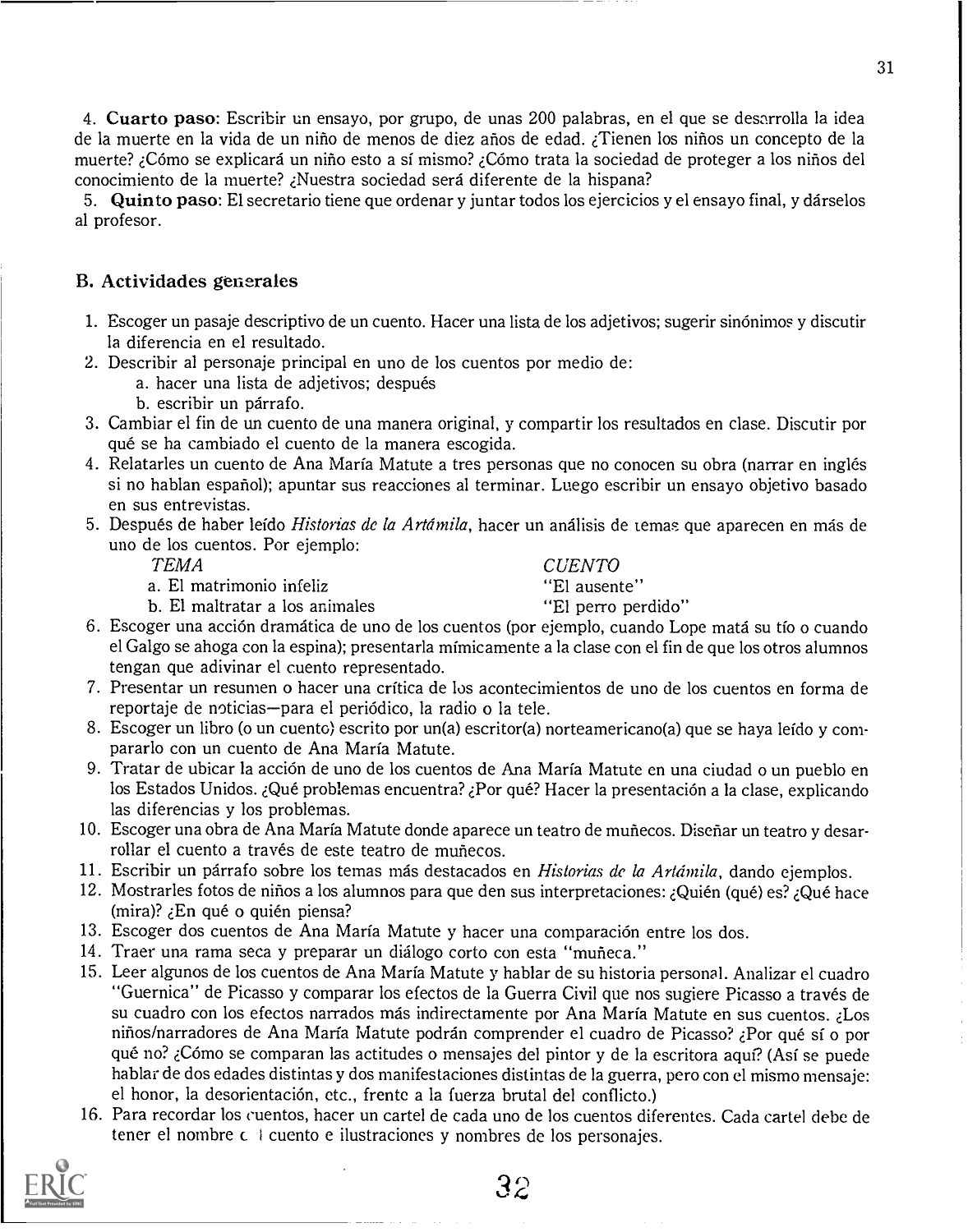- 17. Escoger un cuento; dibujar, pintar o representar visualmente cada escena. Usar los dibujos para recontar la historia. Si cada alumno cuenta una historia distinta, la profesora puede usar los dibujos para una prueba de entendimiento aural de la clase.
- 18. Escribir una de las historias desde el punto de vista de uno de los adultos.
- 19. Escoger dos personajes de dos cuentos distintos. Crear un lugar y una situacion (que no sea los de los cuentos) y escribir o actuar el dialogo entre los dos.
- 20. Comparar un niño de un cuento de Ana María Matute con el pícaro de Lazarillo de Tormes.
- 21. Senalar ejemplos de la inocencia perversa de algunos de los nirios en los cuentos de Ana Marfa Matute.
- 22. Escribir un cuento original que imita el estilo y la tecnica de Ana Marfa Matute (p. ej. escrito en la primera persona, del punto de vista de un(a) niño(a), etc.)
- 23. Despues de haber lefdo "Don Payasito," pensar en alguien de su niriez que se parecfa a Lucas, un adulto que estaba al margen de la sociedad. Luego, usando la primera persona y la voz de un nino o una nina, escribir un cuento de cómo veía a esta persona desde el punto de vista de la niñez. Luego, en grupos de 4, le<sup>4</sup>rselo en voz alta. Escoger una historia para leer en voz alta a la clase, o dar un resumen a la clase del trabajo escogido.
- 24. Adaptar un cuento de Ana Marfa Matute a las tiras de tebeos (tiritas c6micas) o crear un cuento al estilo de Ana Marfa Matute por tebeos.
- 25. Leer un cuento y relatarlo a la clase; discutir el tema o los temas, relacionandolos con otros cuentos que hayan lefdo todos.

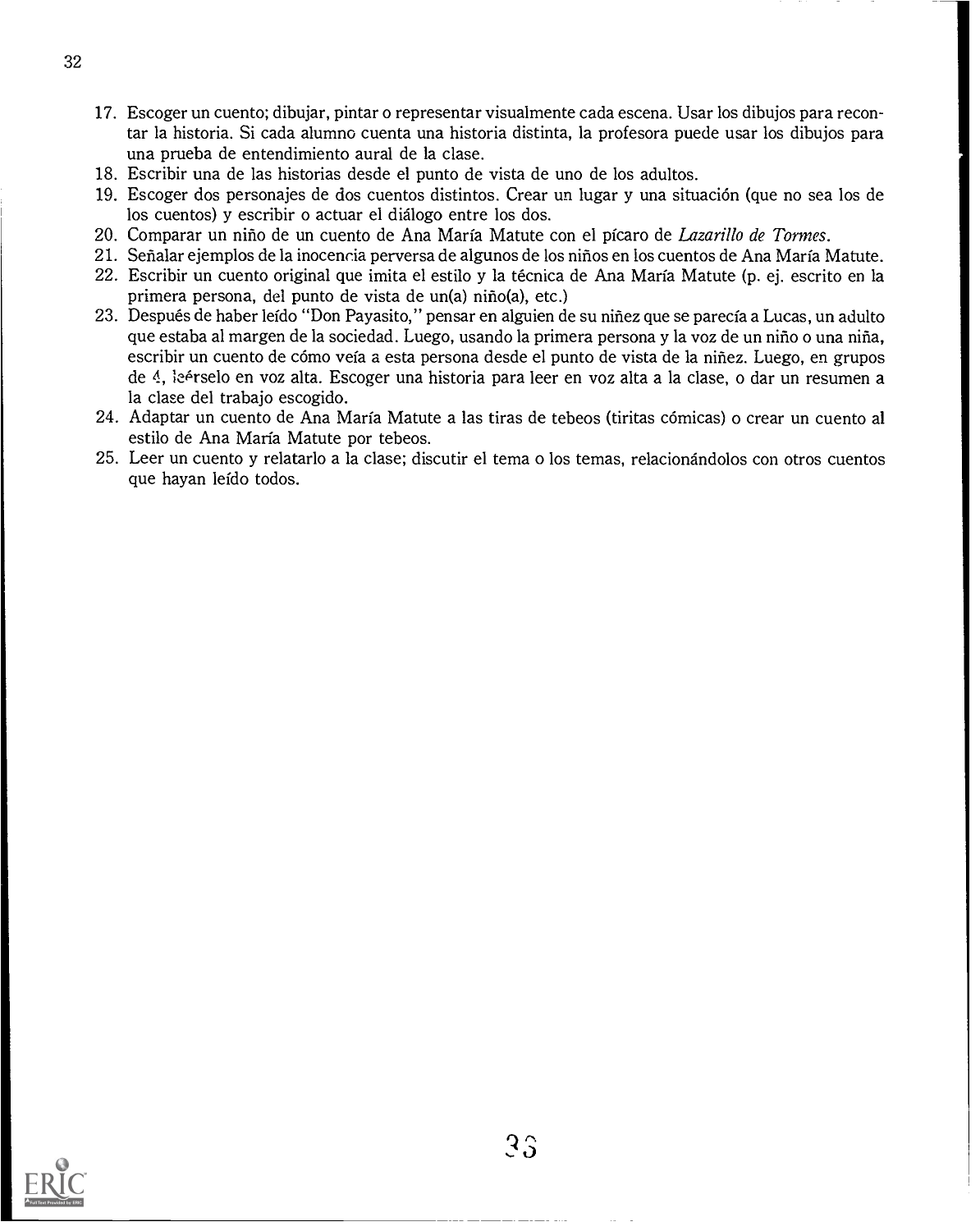$\mathbf{v}$ .

 $\mathcal{L}$ 

33

TEXTO PUESTO EN ESCENA



k

Ĵ

 $3\zeta$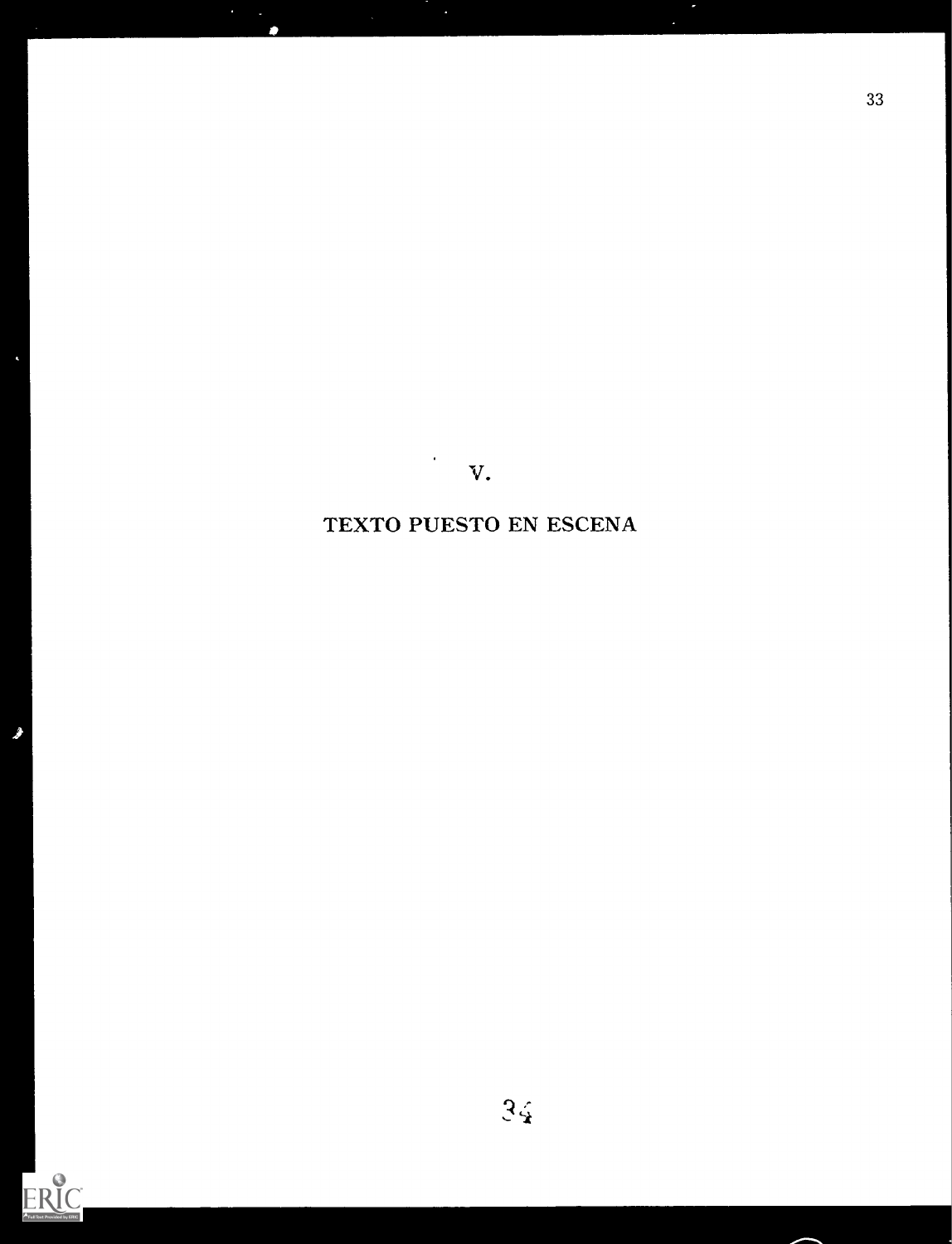"Cómo narrar un cuento"

- 1. Escoger un cuento.
- 2. Escribir o dar las palabras clave en la historia en la pizarra.
- 3. Mezclar narración y diálogo para que predomine la acción.
- 4. Inventar nombres, si es necesario, tomando en cuenta la personalidad de los personajes; tambien inventar lugares concretos, serie de acciones y de sonidos que puedan ayudar a contarlo.
- 5. Identificar cada personaje con un gesto.
- 6. Memorizar frases y palabras.

### Sugerencias adicionales

- 1. Escoger un estudiante bueno para contar la misma historia a la clase, imitando al profesor después de cada frase o sección.
- 2. Usar técnicas de mimo.
- 3. Tomar el pulso al público. Si el cuentista se da cuenta de que el público no está animado, ni divertido, tiene que cambiar su presentación.
- 4. No es necesario llevar disfraz.
- 5. Ser informal-como si fuera chisme o cotilleo.
- 6. Simplificar la historia, pero dejar algo para la imaginación del público.

Ejemplo: "El niño de los hornos" por Ana María Matute

Al niño que hacía hornos con barro y piedras le trajeron un hermano como un conejillo despellejado. Además, lloraba.

El nino que hada hornos vio las espaldas de todos. La espalda del padre. El padre se inclinaba sobre el nuevo y le decfa ternezas. El nino de los hornos quiso tocar los ojos del hermano, tan ciegosy brillantes. Pero el padre le peg6 en la mano extendida.

A la noche, cuando todos dormían, el niño se levantó con una idea fija. Fue al rincón oscuro de la huerta, cogió ramillas secas y las hacinó en su hornito de barro y piedras. Luego fue a la alcoba, vio el brazo de la madre largo y quieto sobre la sábana. Sacó de allí al hermano y se lo llevó, en silencio. Prendió su hornito querido y meti6 dentro al conejo despellejado.

## Narración:

Erase una vez un niriito llamado Cainito de tres o cuatro arios, que llevaba pantalones cortos. (Se puede llevar chupete o llevar pantalones cortos.) Pasaba el día divirtiéndose haciendo tortitas de barro y (hacer una tortita imaginaria con las manos) cocinandolas en su hornito de barro. (Poner la torta imaginaria en el horno imaginario.)

Un día ocurrió algo extraño.

Diálogo:

-Papá, déjame ver, déjame ver.

 $-Si$ , niño.

 $-i$ Qué es?

-Es tu hermanito recién nacido, Abel.

-Parece un conejillo que no tiene pelo. (El niño trata de tocar al bebé, y el padre lo pega en la mano extendida.)

Quita la mano.

# Narración:

El niño está triste y se vá acostar y sueña. (El niño finge dormir. Se levanta como sonámbulo. Se dirige a la cama imaginaria de los padres. Saca al bebe y lo lleva al hornito imaginario y lo echa al bebe imaginario bruscamente al horno.)



 $3\%$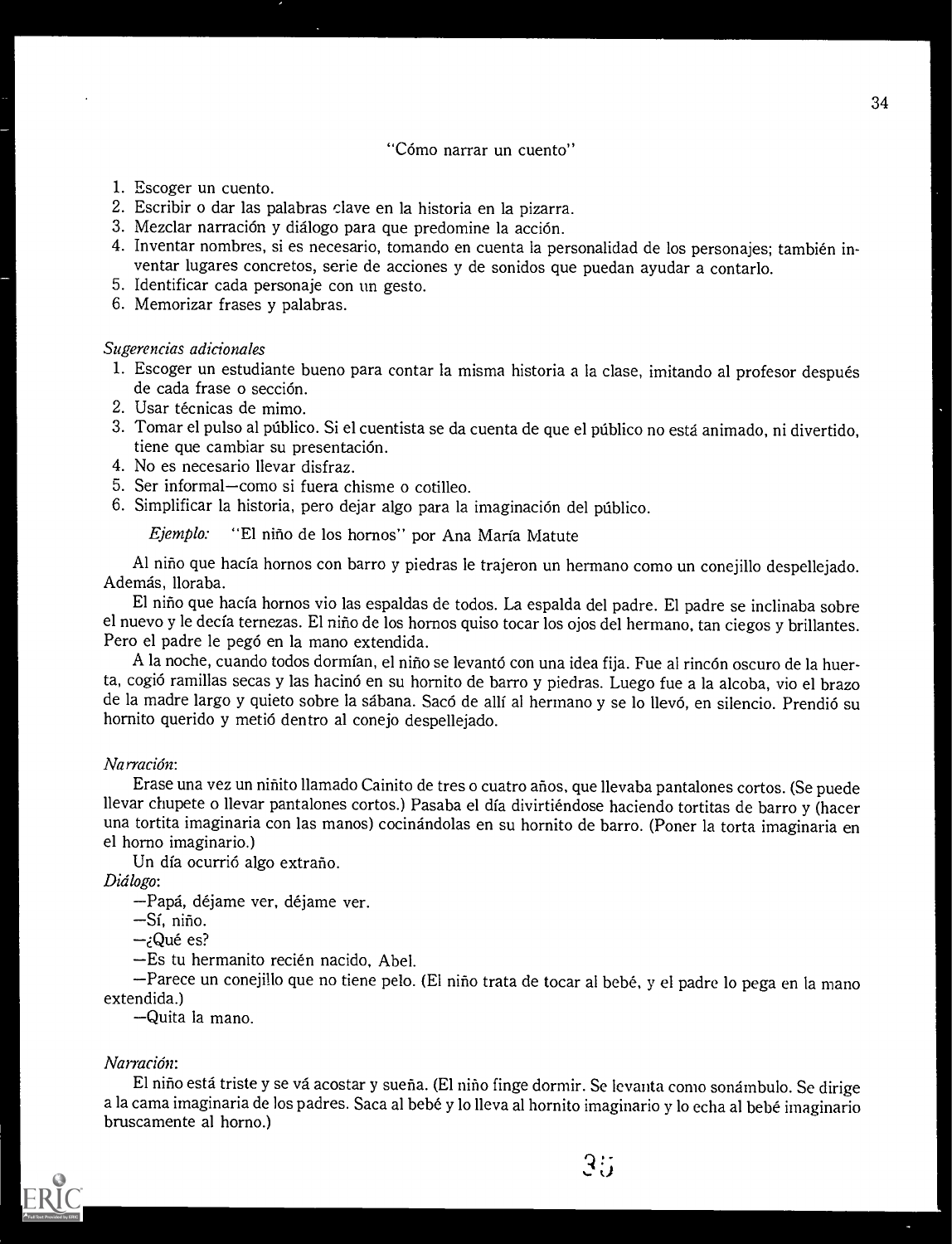VI.

# BIBLIOGRAFIA